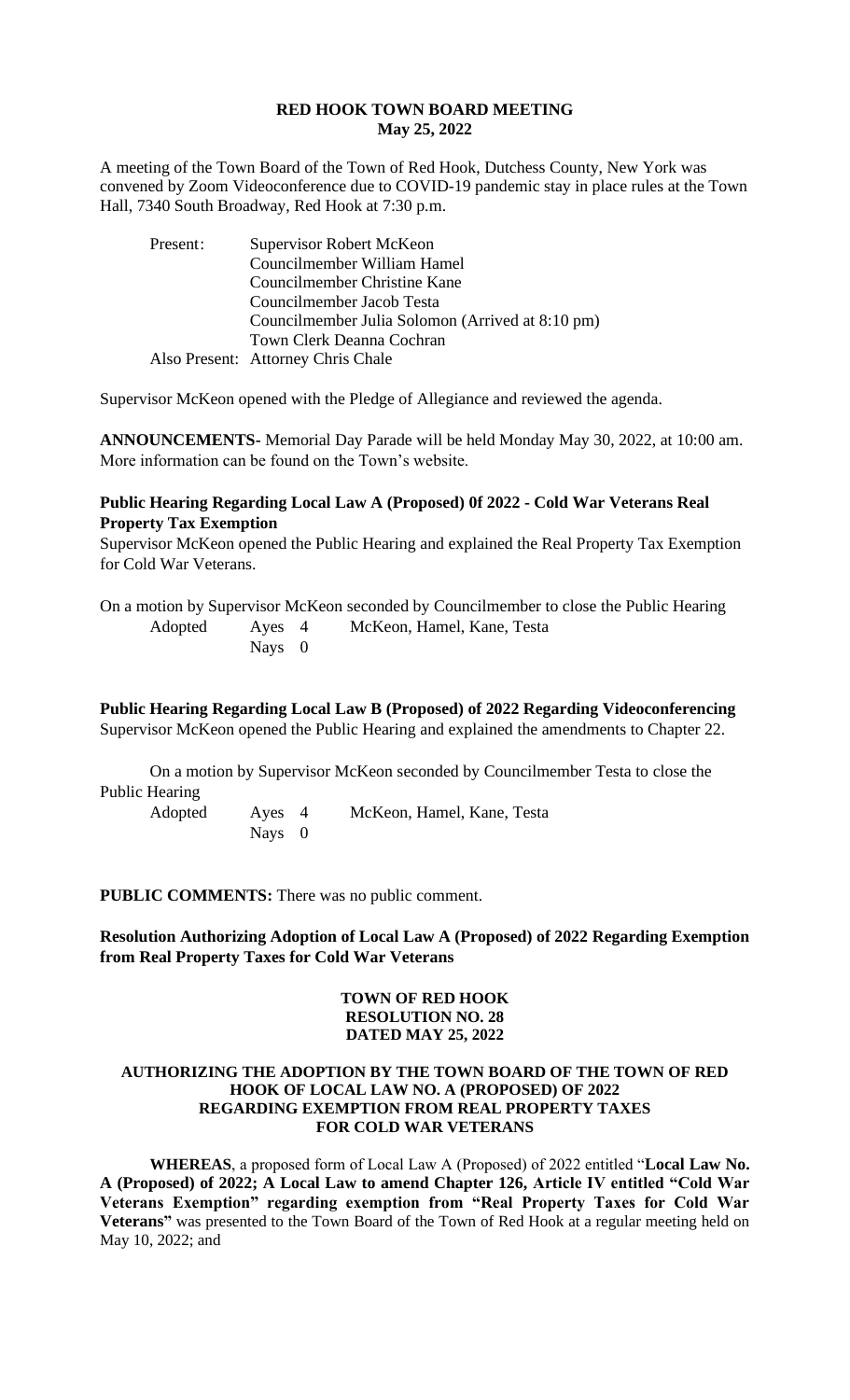**WHEREAS**, a resolution was duly adopted by the Town Board of the Town of Red Hook on May 10, 2022, setting a public hearing to be held by said Town Board on May 25, 2022 at 7:35 p.m. at the Town Hall, 7340 South Broadway, Red Hook, New York, to hear all interested parties on said proposed local law; and

**WHEREAS**, pursuant to the State Environmental Quality Review Act, the Town Board has determined that the Proposed Local Law is best described as a local legislative decision concerning routine administration and management under the State Environmental Quality Review Act ("SEQRA"); and

**WHEREAS**, notice of said public hearing was duly advertised in the Poughkeepsie Journal, the official newspaper of said Town, on May 15, 2022, which is not less than five calendar days prior to the date of said public hearing; and

**WHEREAS**, said public hearing was duly held on May 25, 2022 at said time and place, and all parties in attendance were permitted an opportunity to speak on behalf of or in opposition to said proposed local law, or any part thereof; and

**WHEREAS**, the Town Board of the Town of Red Hook, after due deliberation, finds it in the best interests of the Town to adopt said local law, in the form attached hereto.

**NOW THEREFORE BE IT RESOLVED**, by the Town Board of the Town of Red Hook as follows:

- 1. The Town Board hereby adopts said Local Law A (Proposed) of 2022, now referred to as Local Law No. 1 of 2022, entitled **"Local Law No. 1 of 2022; A Local Law to amend Chapter 126, Article IV entitled "Cold War Veterans Exemption" regarding exemption from "Real Property Taxes for Cold War Veterans"** in the form attached hereto and made a part of this resolution; and
- 2. The Town Clerk hereby is directed to enter said local law in the minutes of this meeting and in the Town Code of the Town of Red Hook, to give due notice of the adoption of said local law to the Secretary of State of New York, and to take all other actions as may be required by law.

Local Law Filing **NEW YORK STATE DEPARTMENT OF STATE** ONE COMMERCE PLAZA 99 WASHINGTON AVENUE ALBANY, NY 12231

Town of Red Hook

#### **Local Law No. A (Proposed) of 2022**

A LOCAL LAW TO AMEND CHAPTER 126, ARTICLE IV ENTITLED "COLD WAR VETERANS EXEMPTION" REGARDING EXEMPTION FROM REAL PROPERTY TAXES FOR COLD WAR VETERANS.

Be it enacted by the Town Board of the Town of Red Hook as follows:

SECTION 1. PURPOSE

The purpose of this local law is to exercise the Town's right, pursuant to Section  $458-b(2)(c)(iii)$ of the Real Property Tax Law to enact legislation that will increase the maximum amount of the real property tax exemption for Cold War Veterans above the current limit of \$12,000 and eliminate the current ten-year expiration term.

SECTION 2. AMENDMENT TO ARTICLE IV, CHAPTER 126

Subsections §§ 126-10, 126-11, 126-12 and 126-13 of Article IV of Chapter 126 entitled "Cold War Veterans Exemption" are hereby amended in whole to read as set forth in the following new Subsections §§ 126-10, 126-11, 126-12 and 126-13: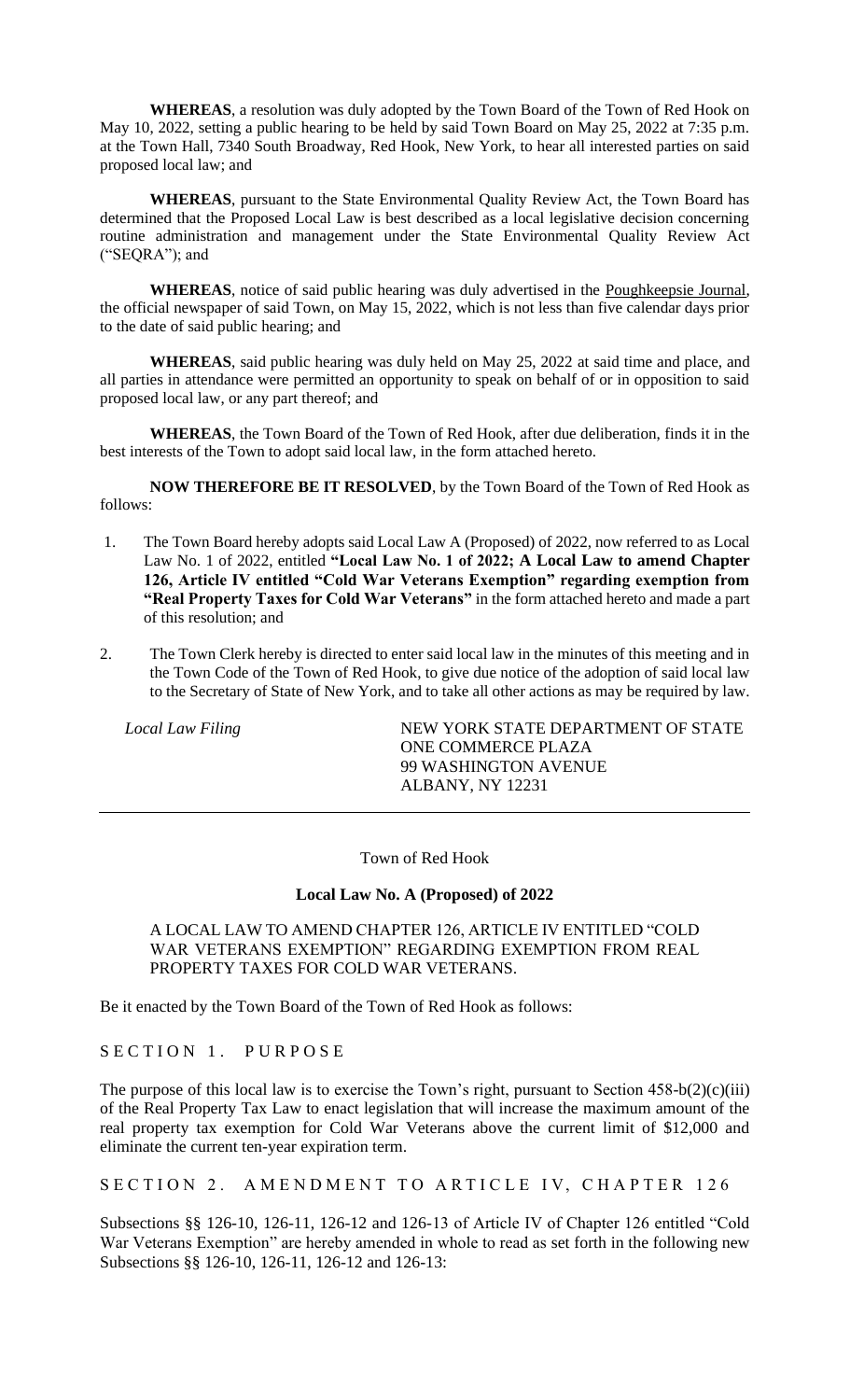§126-10 Cold War Veterans Exemption. An exemption under § 458-b of the Real Property Tax Law of the State of New York is hereby granted amounting to fifteen percent of the assessed value of such property; provided however, that such exemption shall not exceed \$45,000 or the product of \$45,000 dollars multiplied by the latest state equalization rate of the assessing unit, or, in the case of a special assessing unit, the latest class ratio, whichever is less.

§126-11 Cold War Veterans Additional Exemption. In addition to the exemption provided by § 126-10, where the Cold War veteran received a compensation rating from the United States Department of Veterans Affairs or from the United States Department of Defense because of a service-connected disability, qualified residential real property shall be exempt from taxation to the extent of the product of the assessed value of such property, multiplied by fifty percent of the Cold War veteran disability rating, provided, however, that such exemption shall not exceed \$150,000, or the product of \$150,000 dollars multiplied by the latest state equalization rate for the assessing unit, or, in the case of a special assessing unit, the latest class ratio, whichever is less.

§ [126-12 Limitations. T](https://ecode360.com/12392588#12392587)he exemption from taxation provided by §§ [126-10](https://ecode360.com/12392585#12392585) and [126-11](https://ecode360.com/12392586#12392586) shall be applicable to Town taxation.

§126-13 Expiration of term. Pursuant to § 458-b (2)(c)(iii) of the New York State Real Property Tax Law, the exemptions provided by §§ 126-10 and 126-11 shall apply to qualifying owners of qualifying residential real property for as long as they remain qualifying owners as defined in § 458-b (1)(e) of the New York State Real Property Tax Law.

SECTION 3. STATEMENT OF AUTHORITY.

This local law is authorized by the New York State Constitution, Article IX, Section 2, the provisions of the New York Municipal Home Rule Law (MHRL), the provisions of the Statute of Local Governments, New York State Real Property Tax Law Section 458-b, the relevant provisions of the Town Law of the State of New York, and the laws of the Town of Red Hook.

SECTION 4. SEVERABILITY

If any clause, sentence, paragraph, section or part of this Local Law shall be adjudged by any court of competent jurisdiction to be invalid, such judgment shall not affect, impair or invalidate the remainder thereof, but shall be confined in its operation to said clause, sentence, paragraph, section or part of this Local Law.

# SECTION 5. EFFECTIVE DATE

This local law shall take effect immediately after it is filed with the Secretary of State as provided in Section 27(3) of the Municipal Home Rule Law of the State of New York.

#### EXTRACT OF MINUTES

A regular meeting of the Town Board of the Town of Red Hook, Dutchess County, New York was convened in public session on May 25, 2022 at 7:30 p.m., local time via videoconference and/or teleconference pursuant to NYS Laws Ch. 56 of 2022 and Executive Order 11, as amended. A live transmission was available to the public as described in the notice of meeting attached hereto. The meeting was recorded and a full transcript is required to be prepared to the extent required by such law.

The meeting was called to order by Supervisor Robert McKeon, and, upon roll being called, the following members were: (Note: Where members are marked Present, specify whether In Person at the Town Hall, 7340 South Broadway, Red Hook, NY, via Videoconference, or via Teleconference.)

|                                 | Present             | Absent       |
|---------------------------------|---------------------|--------------|
| <b>Supervisor Robert McKeon</b> | Via Videoconference |              |
| Councilmember William Hamel     | Via Videoconference |              |
| Councilmember Christine Kane    | Via Videoconference |              |
| Councilmember Julia Solomon     |                     | $\mathbf{X}$ |
| Councilmember Jacob Testa       | Via Videoconference |              |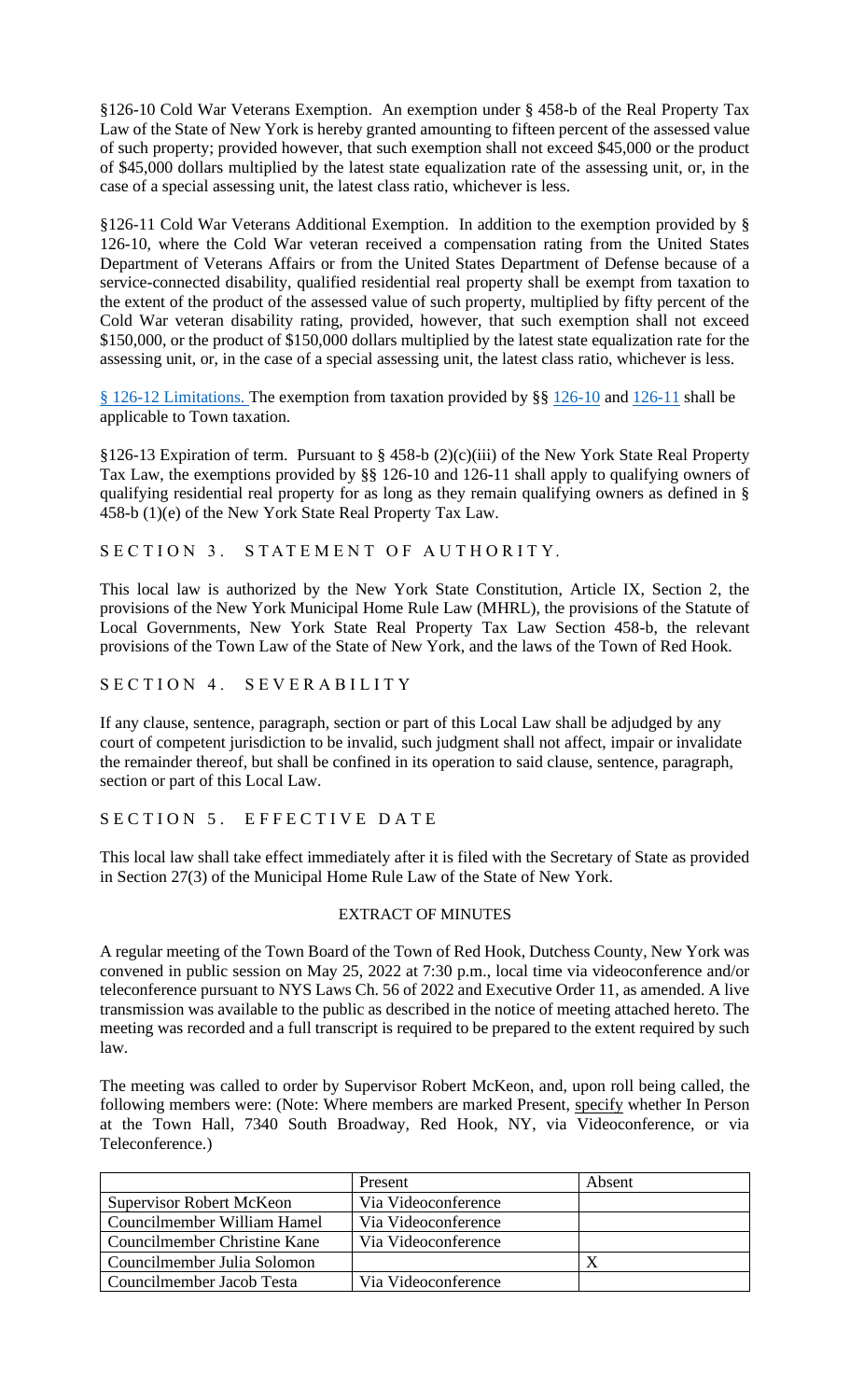The following persons were ALSO PRESENT:

Christine M. Chale, Esq., Attorney for the Town, via Videoconference

The following resolution was offered by Supervisor McKeon, seconded by Councilmember Hamel, to wit;

#### **TOWN OF RED HOOK RESOLUTION NO. 28 DATED MAY 25, 2022**

#### **AUTHORIZING THE ADOPTION BY THE TOWN BOARD OF THE TOWN OF RED HOOK OF LOCAL LAW NO. A (PROPOSED) OF 2022 REGARDING EXEMPTION FROM REAL PROPERTY TAXES FOR COLD WAR VETERANS**

The question of the adoption of the foregoing resolution was duly put to vote on a roll call, which resulted as follows:

| Supervisor Robert McKeon     | VOTING Aye           |
|------------------------------|----------------------|
| Councilmember William Hamel  | VOTING Aye           |
| Councilmember Christine Kane | VOTING Aye           |
| Councilmember Jacob Testa    | VOTING Aye           |
| Councilmember Julia Solomon  | <b>VOTING Absent</b> |
|                              |                      |

The foregoing resolution was thereupon declared duly adopted.

# **Resolution Authorizing the Adoption of Local Law B (Proposed) of 2022 Regarding Videoconferencing**

Supervisor McKeon explained the resolution.

#### **TOWN OF RED HOOK RESOLUTION NO. 29 DATED MAY 25, 2022**

#### **AUTHORIZING THE ADOPTION BY THE TOWN BOARD OF THE TOWN OF RED HOOK OF LOCAL LAW NO. B (PROPOSED) OF 2022 REGARDING VIDEOCONFERENCING**

**WHEREAS**, a proposed form of Local Law B (Proposed) of 2022 entitled "**Local Law No. B (Proposed) of 2022; A Local Law to amend Chapter 22, entitled 'Meetings, Public Notice Of' to change the title to 'Meetings, Notice and Procedures', to amend Notice Procedures, and to authorize Videoconferencing as permitted by the Open Meetings Law"** was presented to the Town Board of the Town of Red Hook at a regular meeting held on May 10, 2022; and

**WHEREAS**, a resolution was duly adopted by the Town Board of the Town of Red Hook on May 10, 2022, setting a public hearing to be held by said Town Board on May 25, 2022 at 7:40 p.m. at the Town Hall, 7340 South Broadway, Red Hook, New York, to hear all interested parties on said proposed local law; and

**WHEREAS**, pursuant to the State Environmental Quality Review Act, the Town Board has determined that the Proposed Local Law is best described as a local legislative decision concerning routine administration and management under the State Environmental Quality Review Act ("SEQRA"); and

**WHEREAS**, notice of said public hearing was duly advertised in the Poughkeepsie Journal, the official newspaper of said Town, on May 15, 2022, which is not less than five calendar days prior to the date of said public hearing; and

**WHEREAS**, said public hearing was duly held on May 25, 2022 at said time and place, and all parties in attendance were permitted an opportunity to speak on behalf of or in opposition to said proposed local law, or any part thereof; and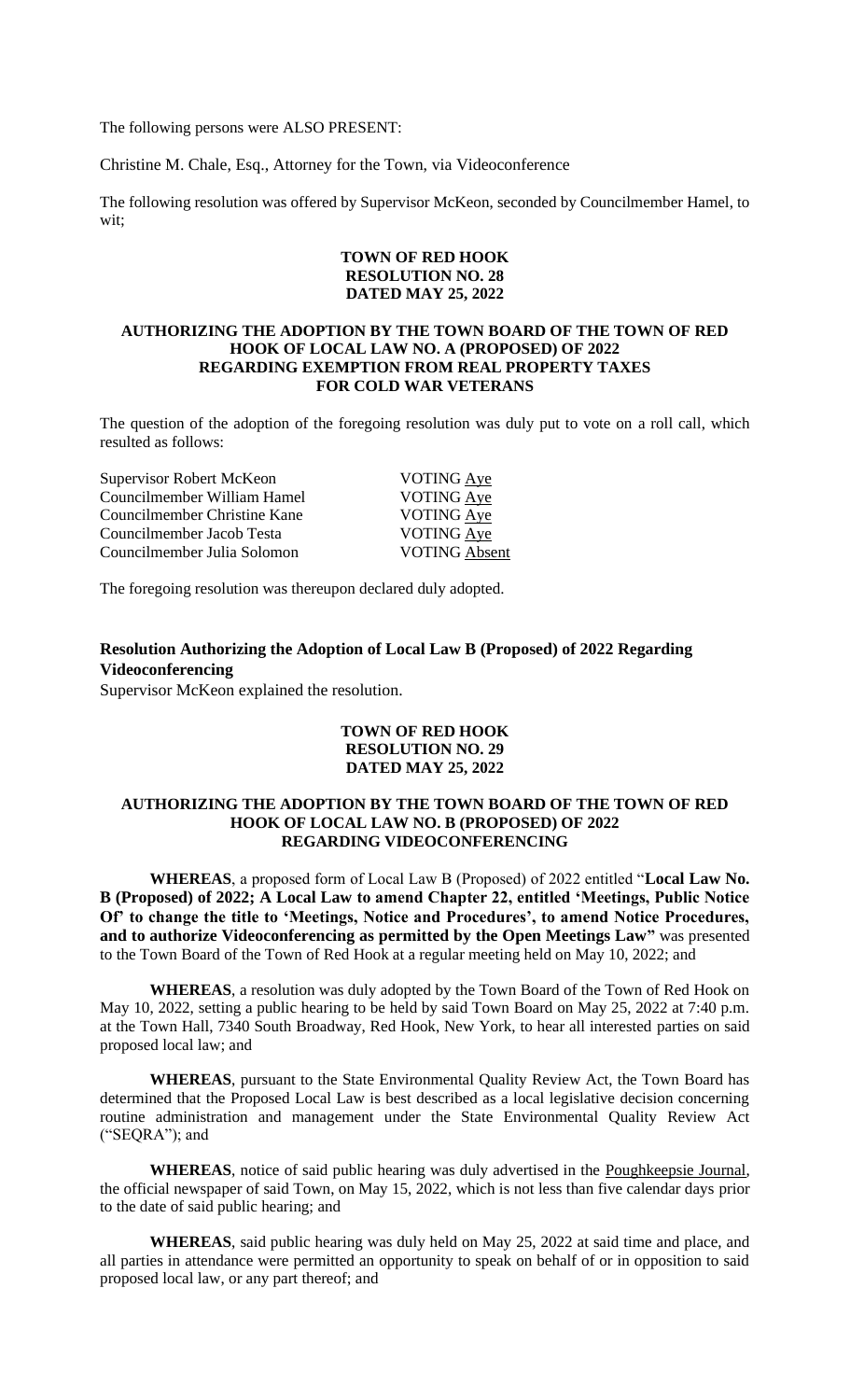**WHEREAS**, the Town Board of the Town of Red Hook, after due deliberation, finds it in the best interests of the Town to adopt said local law, in the form attached hereto.

**NOW THEREFORE BE IT RESOLVED**, by the Town Board of the Town of Red Hook as follows:

- 1. The Town Board hereby adopts said Local Law B (Proposed) of 2022, now referred to as Local Law No. 2 of 2022, entitled **"Local Law No. 2 of 2022; A Local Law to amend Chapter 22, entitled 'Meetings, Public Notice Of' to change the title to 'Meetings, Notice and Procedures', to amend Notice Procedures, and to authorize Videoconferencing as permitted by the Open Meetings Law"** in the form attached hereto and made a part of this resolution; and
- 2. The Town Clerk hereby is directed to enter said local law in the minutes of this meeting and in the Town Code of the Town of Red Hook, to give due notice of the adoption of said local law to the Secretary of State of New York, and to take all other actions as may be required by law.

*Local Law Filing* NEW YORK STATE DEPARTMENT OF STATE ONE COMMERCE PLAZA 99 WASHINGTON AVENUE ALBANY, NY 12231

Town of Red Hook

# **Local Law No. B (Proposed) of 2022**

A LOCAL LAW TO AMEND CHAPTER 22, ENTITLED "MEETINGS, PUBLIC NOTICE OF" TO CHANGE THE TITLE TO "MEETINGS, NOTICE AND PROCEDURES", TO AMEND NOTICE PROCEDURES, AND TO AUTHORIZE VIDEOCONFERENCING AS PERMITTED BY THE OPEN MEETINGS LAW.

Be it enacted by the Town Board of the Town of Red Hook as follows:

# SECTION 1. PURPOSE

The purpose of this local law is to update provisions of the Town Code regarding public meetings including authorization for the Town Board and the Town's public bodies, as that term is defined in Public Officers Law § 102, to participate in meetings via videoconference in a manner consistent with the Town's videoconferencing policy and the authority granted in Public Officers Law § 103-a.

SECTION 2. AMENDMENT TO CHAPTER 22

§2.1. The title of Chapter 22 is amended to read "MEETINGS, NOTICE AND PROCEDURES".

§2.2. Section 22-3 is hereby amended to read as follows:

§ [22-3 Designation of locations for posting of notice.](https://ecode360.com/5086812#5086819)  The following locations are hereby designated as the sites where notice of all meetings held by the Town Board shall be posted: [A.](https://ecode360.com/5086820#5086820) Office of the Town Clerk. B. On the Town's website, to the extent practicable.

§2.3. A new Article II entitled "Videoconferencing" is inserted at the end of Chapter 22 of the Code, to read as follows:

Article II. Videoconferencing

§ 22-15 Participation in Meetings. The Town Board of the Town of Red Hook hereby authorizes members of the town board and all members of the town's public bodies to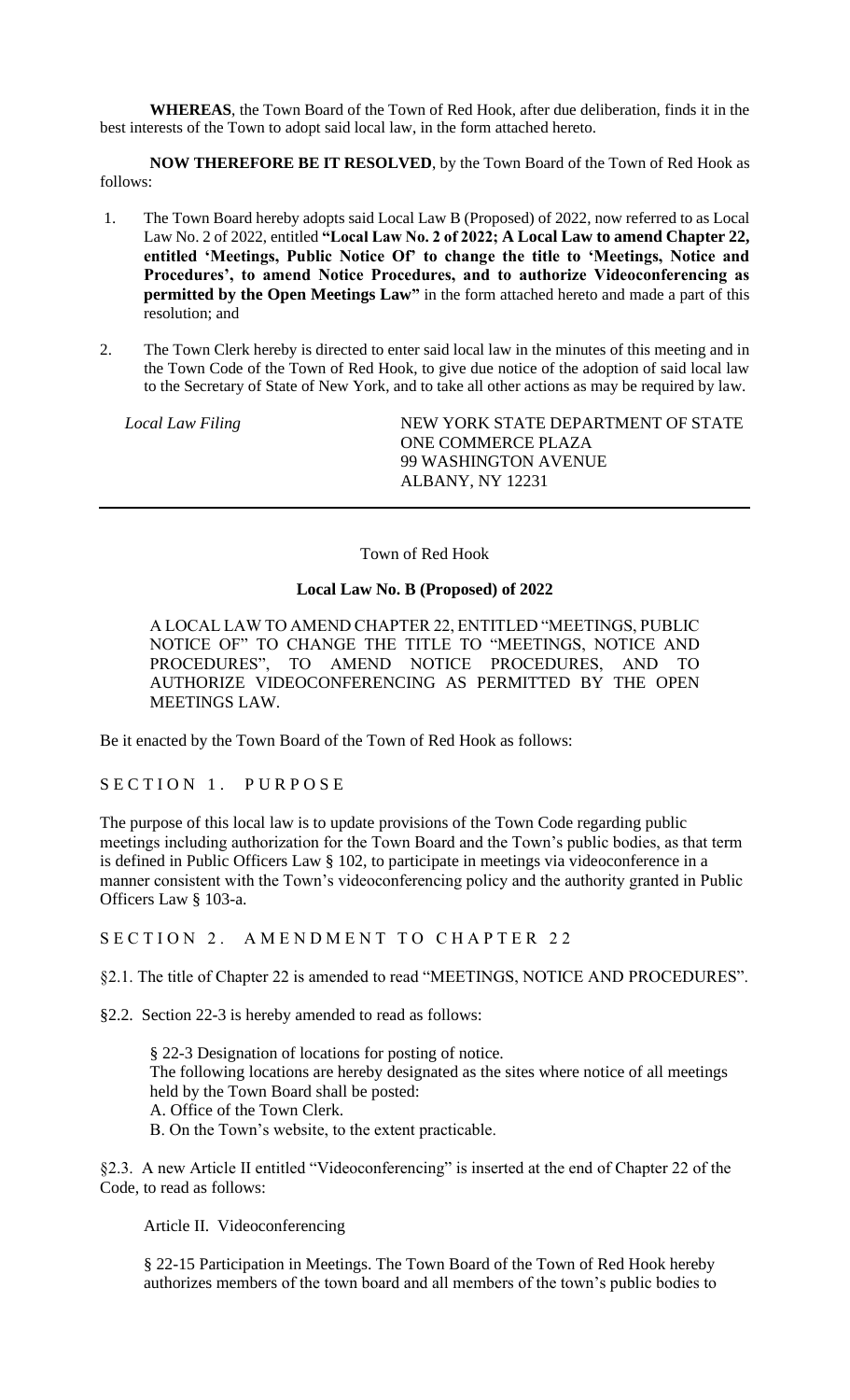participate in meetings using videoconferencing technology in a manner permitted by Public Officers Law § 103-a and the town's videoconferencing policy adopted by resolution of the town board.

§ 22-16 Procedures During State of Emergency. Without limiting the foregoing, the members of the town board and all members of the town's public bodies are authorized to participate in meetings using videoconferencing or teleconferencing technology to the extent permitted by law including any then applicable Executive Order or state or local emergency declaration if the public body determines that the circumstances necessitating the emergency declaration would affect or impair the ability of the public body to hold a meeting without videoconferencing.

# SECTION 3. STATEMENT OF AUTHORITY.

This local law is authorized by the New York State Constitution, Article IX, Section 2, the provisions of the New York Municipal Home Rule Law (MHRL), the provisions of the Statute of Local Governments, Public Officers Law § 103-a, the relevant provisions of the Town Law of the State of New York, and the laws of the Town of Red Hook. Town Law § 62 is expressly superseded as to the location of meetings of the Town Board.

# SECTION 4. SEVERABILITY

If any clause, sentence, paragraph, section or part of this Local Law shall be adjudged by any court of competent jurisdiction to be invalid, such judgment shall not affect, impair or invalidate the remainder thereof, but shall be confined in its operation to said clause, sentence, paragraph, section or part of this Local Law.

# SECTION 5. EFFECTIVE DATE

This local law shall take effect immediately after it is filed with the Secretary of State as provided in Section 27(3) of the Municipal Home Rule Law of the State of New York.

# EXTRACT OF MINUTES

A regular meeting of the Town Board of the Town of Red Hook, Dutchess County, New York was convened in public session on May 25, 2022 at 7:30 p.m., local time via videoconference and/or teleconference pursuant to NYS Laws Ch. 56 of 2022 and Executive Order 11, as amended. A live transmission was available to the public as described in the notice of meeting attached hereto. The meeting was recorded and a full transcript is required to be prepared to the extent required by such law.

The meeting was called to order by Supervisor Robert McKeon, and, upon roll being called, the following members were: (Note: Where members are marked Present, specify whether In Person at the Town Hall, 7340 South Broadway, Red Hook, NY, via Videoconference, or via Teleconference.)

|                                 | Present  | Absent |
|---------------------------------|----------|--------|
| <b>Supervisor Robert McKeon</b> | Via Zoom |        |
| Councilmember William Hamel     | Via Zoom |        |
| Councilmember Christine Kane    | Via Zoom |        |
| Councilmember Julia Solomon     |          |        |
| Councilmember Jacob Testa       | Via Zoom |        |

The following persons were ALSO PRESENT:

Christine M. Chale, Esq., Attorney for the Town, via Videoconference

The following resolution was offered by Supervisor McKeon, seconded by Councilmember Kane, to wit;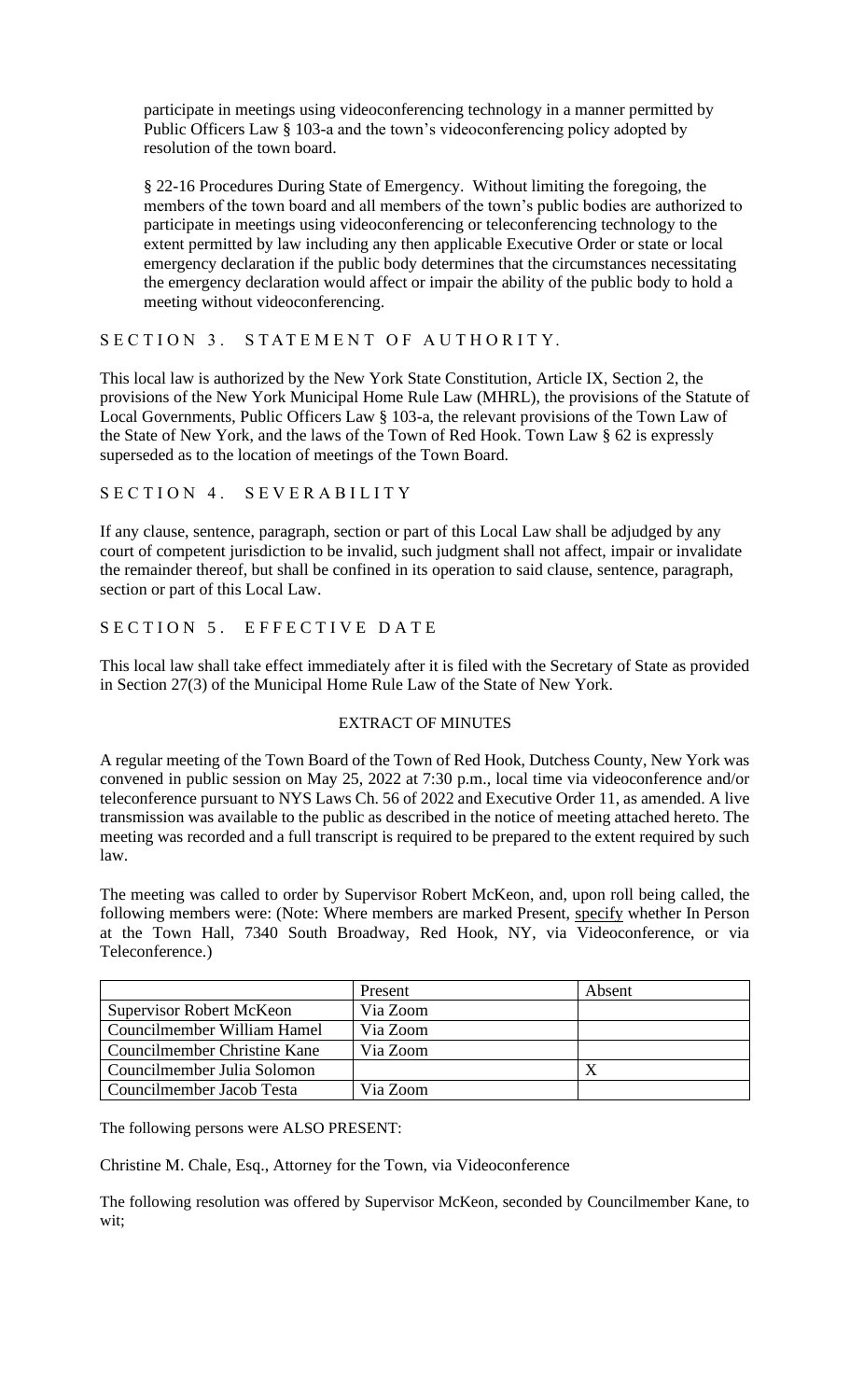#### **TOWN OF RED HOOK RESOLUTION NO. 29 DATED MAY 25, 2022**

#### **AUTHORIZING THE ADOPTION BY THE TOWN BOARD OF THE TOWN OF RED HOOK OF LOCAL LAW NO. B (PROPOSED) OF 2022 REGARDING VIDEOCONFERENCING**

The question of the adoption of the foregoing resolution was duly put to vote on a roll call, which resulted as follows:

| <b>Supervisor Robert McKeon</b> | VOTING Aye           |
|---------------------------------|----------------------|
| Councilmember William Hamel     | <b>VOTING Aye</b>    |
| Councilmember Christine Kane    | VOTING Aye           |
| Councilmember Jacob Testa       | <b>VOTING Aye</b>    |
| Councilmember Julia Solomon     | <b>VOTING Absent</b> |
|                                 |                      |

The foregoing resolution was thereupon declared duly adopted.

# **Resolution Accepting the Name Old Sycamore Lane Within Sycamore Acres Subdivision at Yantz Road**

Supervisor McKeon explained the resolution.

# **TOWN OF RED HOOK RESOLUTION NO. 30 DATED MAY 25, 2022**

## **RESOLUTION ACCEPTING THE NAME OLD SYCAMORE LANE FOR THE COMMON DRIVE LOCATED WITHIN SYCAMORE ACRES SUBDIVISION AT YANTZ ROAD**

WHEREAS, by Resolution dated December 18<sup>th</sup>, 2021, the Red Hook Planning Board granted final approval to the Sycamore Acres Subdivision shown on Filed Map 12152A ("Filed Map"); and

WHEREAS, a Declaration of Easement & Driveway Maintenance Agreement ("Maintenance Agreement") dated January 14<sup>th</sup>, 2022 executed by Trilby Sivereding was recorded February 8<sup>th</sup>, 2022 in the office of the Dutchess County Clerk as Document No. 02 2022 545 with respect to the common driveway depicted on the Filed Map accessing Yantz Road; and

WHEREAS, all property owners shown as having access via the common driveway ("Owners") have requested approval for a common driveway name of Old Sycamore Lane; and

WHEREAS, the Dutchess County Department of Emergency Response has confirmed that there are no conflicts with the proposed name;

NOW THEREFORE BE IT RESOLVED, by the Town Board (the "Board") of the Town of Red Hook, Dutchess County, New York (the "Town") (by the favorable vote of not less than a majority of all of the members of the Board) as follows:

- 1. The Town Board hereby approves name "Old Sycamore Lane" for the common driveway as shown on Filed Map 12152A, subject to the Maintenance Agreement, and further subject to the provisions of the Planning Board subdivision approval and compliance with the Town highway specifications and other requirements of law. Appropriate signage shall be posted with the name of the common driveway in accordance with the Town highway specifications and the County's 911 laws, and such signage and its maintenance shall be the responsibility of the Owners.
- 2. A certified copy of this resolution shall be provided to Dutchess County Real Property Tax Service Agency and the Dutchess County Department of Emergency Response.
- 3. The Town Clerk shall send notification of this resolution to the Town of Red Hook Planning Board and the Owners.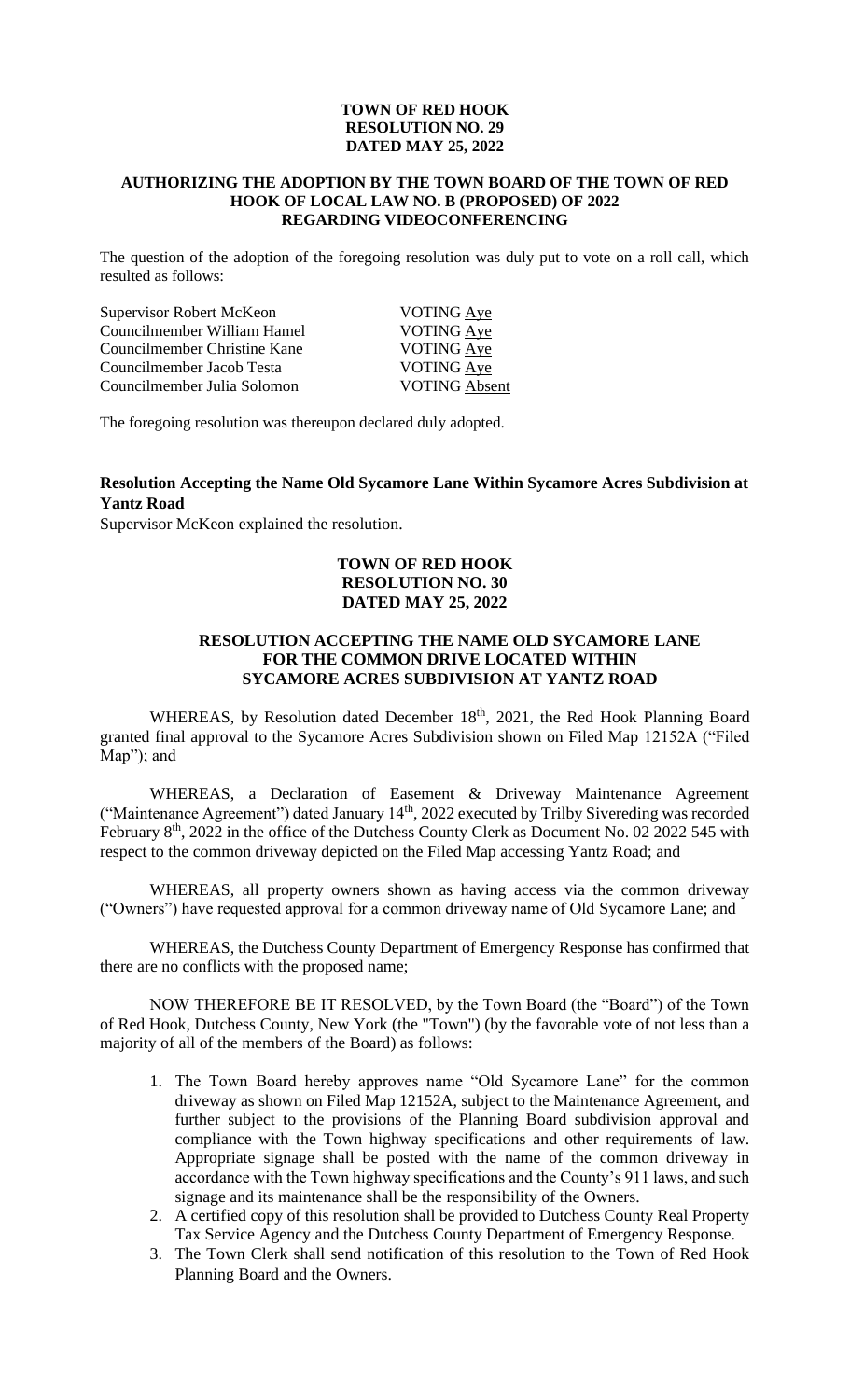#### EXTRACT OF MINUTES

A regular meeting of the Town Board of the Town of Red Hook, Dutchess County, New York, was convened in public session via videoconference and/or teleconference pursuant to Executive Order 202.1, as amended, on May 25, 2022 at 7:30 p.m., local time. A live transmission was available to the public as described in the notice of meeting attached hereto. The meeting was recorded and a full transcript is required to be prepared to the extent required by such Executive Order.

The meeting was called to order by Supervisor Robert McKeon, and, upon roll being called, the following members were (Note: Where members are marked Present, specify whether In Person at the Town Hall, 7340 South Broadway, Red Hook, NY, via Videoconference, or via Teleconference):

|                                 | Present             | Absent |
|---------------------------------|---------------------|--------|
| <b>Supervisor Robert McKeon</b> | VIA videoconference |        |
| Councilmember William Hamel     | VIA videoconference |        |
| Councilmember Christine Kane    | VIA videoconference |        |
| Councilmember Julia Solomon     |                     |        |
| Councilmember Jacob Testa       | VIA videoconference |        |

The following persons were ALSO PRESENT:

Christine M. Chale, Esq., Attorney for the Town, VIA Videoconference

The following resolution was offered by Supervisor McKeon, seconded by Councilmember Kane, to wit;

#### **TOWN OF RED HOOK RESOLUTION NO. 30 DATED MAY 25, 2022**

# **RESOLUTION ACCEPTING THE NAME OLD SYCAMORE LANE FOR THE COMMON DRIVE LOCATED WITHIN SYCAMORE ACRES SUBDIVISION AT YANTZ ROAD**

The question of the adoption of the foregoing resolution was duly put to vote on a roll call, which resulted as follows:

| <b>Supervisor Robert McKeon</b> | <b>VOTING Aye</b>  |
|---------------------------------|--------------------|
| Councilmember William Hamel     | <b>VOTING Aye</b>  |
| Councilmember Christine Kane    | VOTING Aye         |
| Councilmember Julia Solomon     | VOTING Aye         |
| Councilmember Jacob Testa       | <b>VOTING</b> Ayea |
|                                 |                    |

The foregoing resolution was thereupon declared duly adopted.

**Resolution to Establish a Date for a Public Hearing Regarding Franchise Renewal Agreement Between the Town and Spectrum Northeast, LLC** Supervisor McKeon explained the resolution.

# **TOWN OF RED HOOK RESOLUTION NO. 31 DATED MAY 25, 2022**

# **RESOLUTION SETTING THE DATE FOR A PUBLIC HEARING REGARDING THE APPROVAL BY THE TOWN BOARD OF THE TOWN OF RED HOOK OF A FRANCHISE RENEWAL AGREEMENT BETWEEN THE TOWN AND SPECTRUM NORTHEAST, LLC**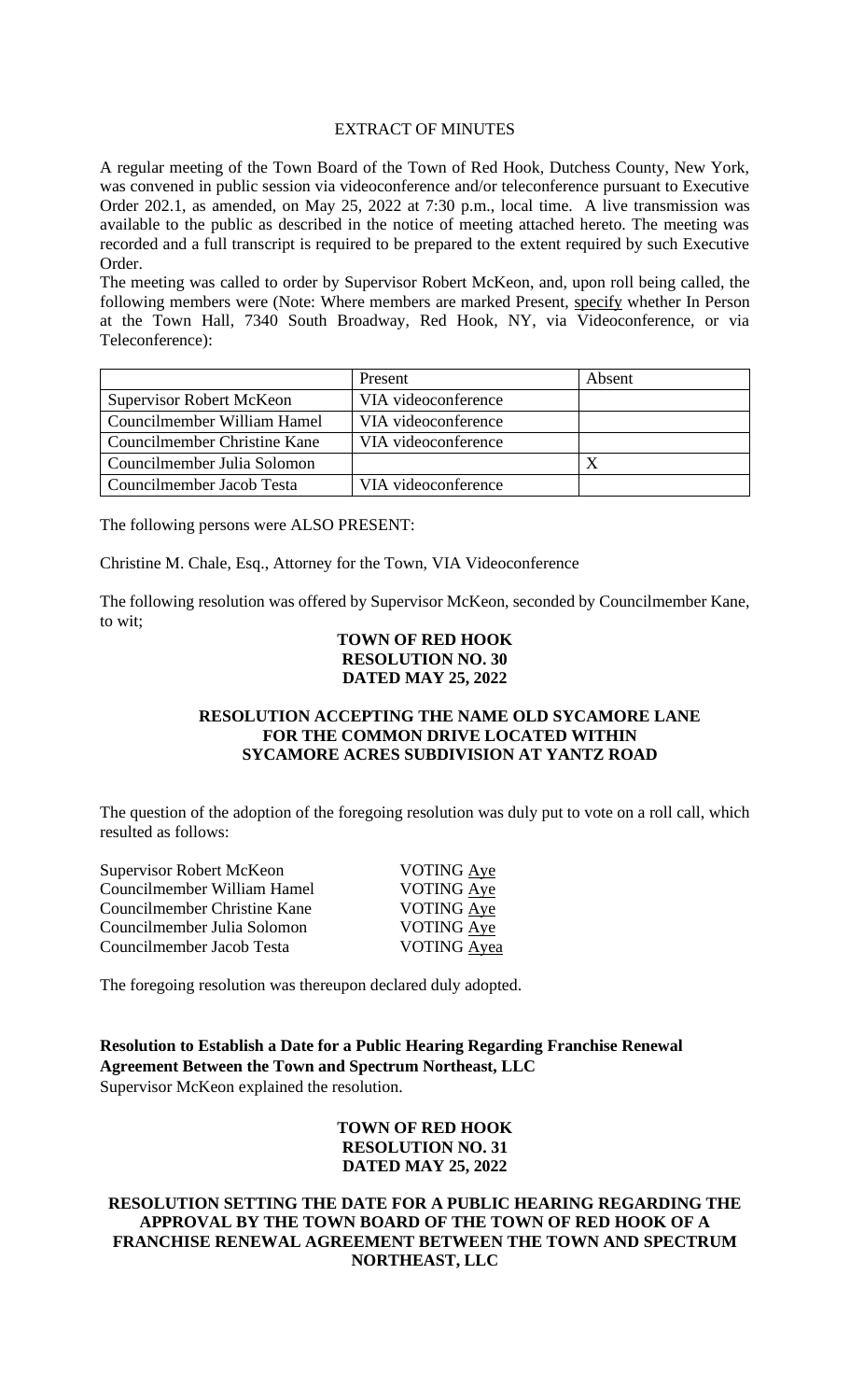**WHEREAS**, an application has been duly made to the Town Board by Spectrum Northeast, LLC, an indirect subsidiary of Charter Communications, Inc. ("Spectrum"), for the approval of a Franchise Renewal Agreement; and

**WHEREAS**, the Town Board has the authority to grant franchises after holding a duly noticed public hearing, pursuant to Town Law § 64(7); and

**WHEREAS**, New York Public Service Law § 219 grants the Town the authority to require a franchise of any cable television system that applies to provide service within the Town; and

**WHEREAS**, renewals of franchise agreements require the prior approval of the New York Public Service Commission, pursuant to New York Public Service Law § 222; and

**WHEREAS**, the Town may, after affording the public adequate notice and the opportunity to provide comment, grant or deny the application for franchise renewal pursuant to 16 NYCRR 891.2; and

**WHEREAS**, an initial agreement was entered into between the Town Board and TCI in 1991 for a term of 10 years, which expired in 2001; and

**NOW THEREFORE BE IT RESOLVED,** by the Town Board of the Town of Red Hook, County of Dutchess, State of New York (the "Town"), as follows:

- 1. The Town Board of the Town of Red Hook shall hold a public hearing on June 14, 2022 at 7:35 p.m. at the Town Hall, 7340 South Broadway, Red Hook, New York, to hear all interested parties on said proposed franchise renewal agreement and at which time and place it shall be determined by the said Town Board whether to approve said agreement; and
- 2. The Town Clerk is hereby authorized and directed to publish notice of said public hearing in The Poughkeepsie Journal, the official newspaper of the Town, on or before June 3, 2022, which is not less than ten days prior to the date of said public hearing.

# EXTRACT OF MINUTES

A regular meeting of the Town Board of the Town of Red Hook, Dutchess County, New York was convened in public session at the Town Hall, 7340 South Broadway, Red Hook on June 14, 2022 at 7:30 p.m. local time. A live transmission was available to the public as described in the notice of meeting attached hereto. The meeting was recorded and a full transcript is required to be prepared to the extent required by such law.

The meeting was called to order by Supervisor Robert McKeon, and, upon roll being called, the following members were:

|                                 | Present             | Absent |
|---------------------------------|---------------------|--------|
| <b>Supervisor Robert McKeon</b> | Via Videoconference |        |
| Councilmember William Hamel     | Via Videoconference |        |
| Councilmember Christine Kane    | Via Videoconference |        |
| Councilmember Julia Solomon     |                     |        |
| Councilmember Jacob Testa       | Via Videoconference |        |

The following persons were ALSO PRESENT:

Christine M. Chale, Esq., Attorney for the Town, via Videoconference

The following resolution was offered by Supervisor McKeon, seconded by Councilmember Kane, to wit;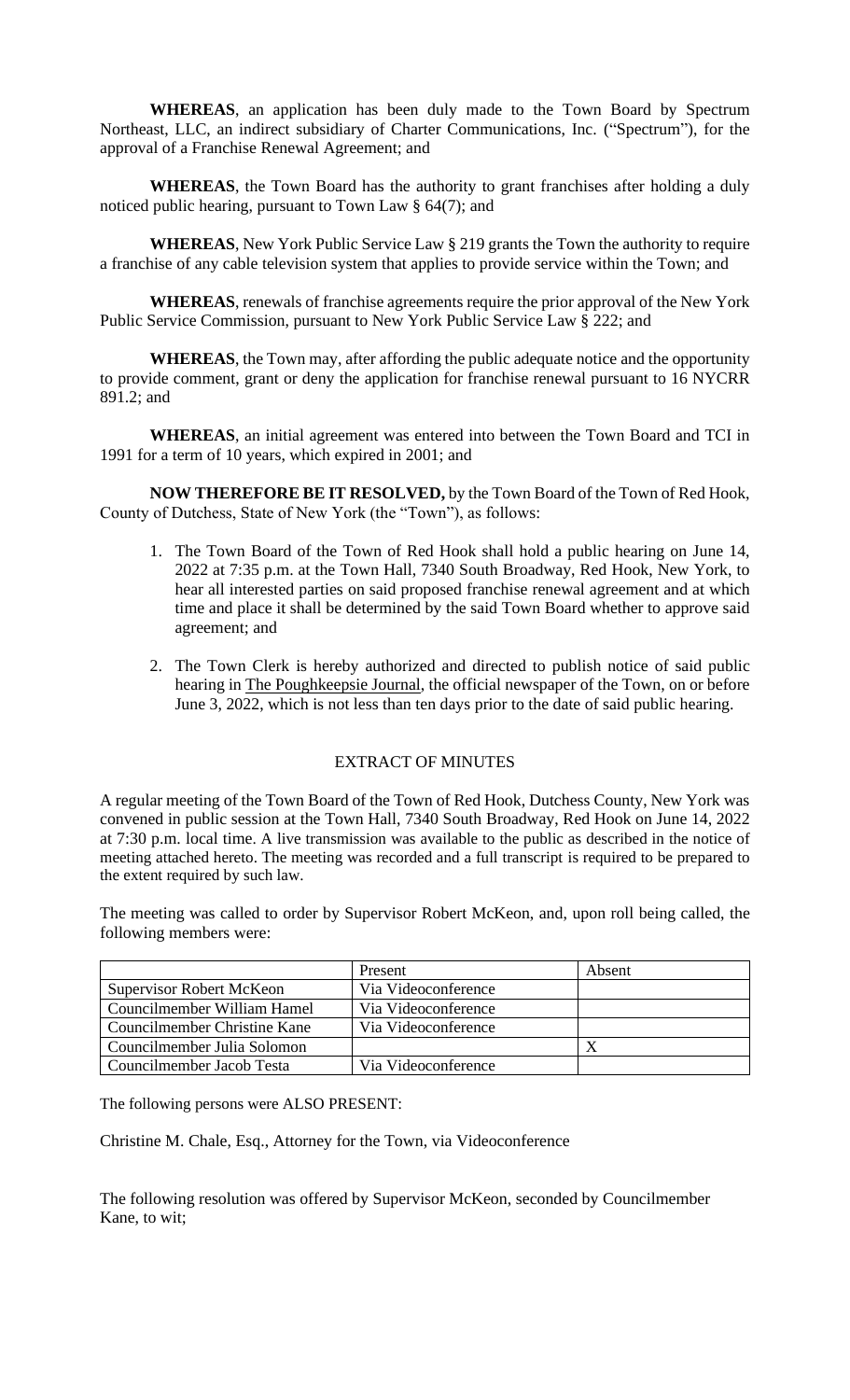# **TOWN OF RED HOOK RESOLUTION NO. 31 DATED MAY 25, 2022**

#### **RESOLUTION SETTING THE DATE FOR A PUBLIC HEARING REGARDING THE APPROVAL BY THE TOWN BOARD OF THE TOWN OF RED HOOK OF A FRANCHISE RENEWAL AGREEMENT BETWEEN THE TOWN AND SPECTRUM NORTHEAST, LLC**

The question of the adoption of the foregoing resolution was duly put to vote on a roll call, which resulted as follows:

| Supervisor Robert McKeon     | <b>VOTING Aye</b>    |
|------------------------------|----------------------|
| Councilmember William Hamel  | VOTING Aye           |
| Councilmember Christine Kane | VOTING Aye           |
| Councilmember Julia Solomon  | <b>VOTING Absent</b> |
| Councilmember Jacob Testa    | <b>VOTING Aye</b>    |
|                              |                      |

The foregoing resolution was thereupon declared duly adopted.

**Resolution Authorizing an Addendum to Agreement for Professional Services Between the Town and Community Planning & Environmental Associates** Supervisor McKeon explained the resolution.

#### **TOWN OF RED HOOK RESOLUTION NO. 32 DATED: MAY 25, 2022**

#### **AUTHORIZING AN ADDENDUM TO AGREEMENT FOR PROFESSIONAL SERVICES BETWEEN THE TOWN OF RED HOOK AND COMMUNITY PLANNING & ENVIRONMENTAL ASSOCIATES**

**WHEREAS,** the Town of Red Hook ("Town") and Community Planning & Environmental Associates entered into an Agreement for Professional Services dated as of January 29, 2020 ("Agreement"), and the Town wishes to amend said Agreement with an Addendum to Agreement for Professional Services ("Addendum"), a copy of which is on file with the Town Clerk;

**NOW THEREFORE BE IT RESOLVED**, by the Town Board of the Town of Red Hook (by the favorable vote of not less than a majority of all of the members of the Board) as follows:

- 1. Supervisor Robert McKeon, or in his absence Deputy Supervisor Bill Hamel, is hereby authorized and directed to execute the Addendum in substantially the form on file with the Town Clerk.
- 2. This resolution shall take effect immediately.

# EXTRACT OF MINUTES

A regular meeting of the Town Board of the Town of Red Hook, Dutchess County, New York was convened in public session on May 25, 2022 at 7:30 p.m., local time via videoconference and/or teleconference pursuant to NYS Laws Ch. 56 of 2022 and Executive Order 11, as amended. A live transmission was available to the public as described in the notice of meeting attached hereto. The meeting was recorded and a full transcript is required to be prepared to the extent required by such law.

The meeting was called to order by Supervisor Robert McKeon, and, upon roll being called, the following members were: (Note: Where members are marked Present, specify whether In Person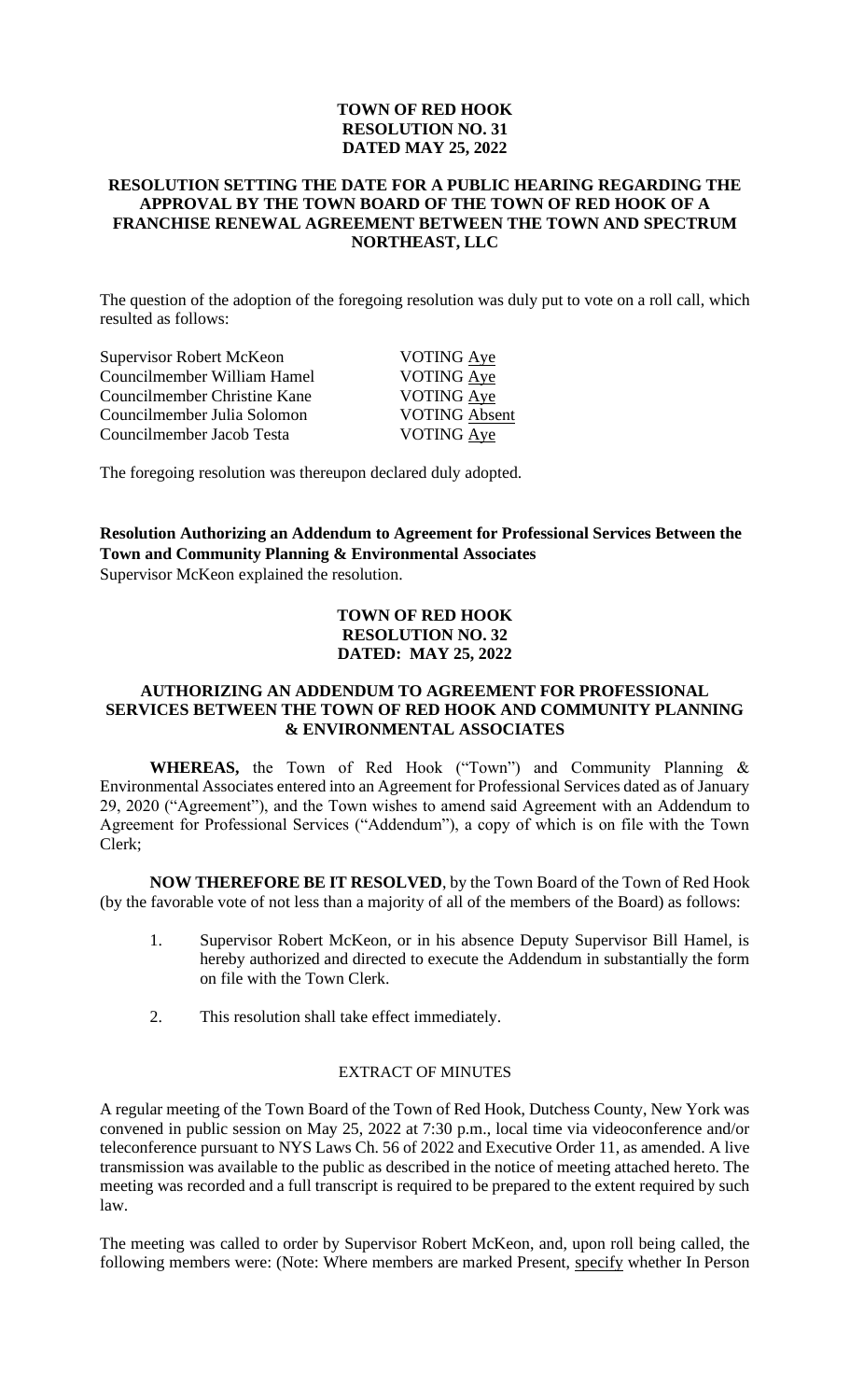at the Town Hall, 7340 South Broadway, Red Hook, NY, via Videoconference, or via Teleconference.)

|                                 | Present             | Absent |
|---------------------------------|---------------------|--------|
| <b>Supervisor Robert McKeon</b> | Via Videoconference |        |
| Councilmember William Hamel     | Via Videoconference |        |
| Councilmember Christine Kane    | Via Videoconference |        |
| Councilmember Julia Solomon     |                     |        |
| Councilmember Jacob Testa       | Via Videoconference |        |

The following persons were ALSO PRESENT:

Christine M. Chale, Esq., Attorney for the Town, via Videoconference

The following resolution was offered by Supervisor McKeon, seconded by Councilmember Hamel, to wit;

## **TOWN OF RED HOOK RESOLUTION NO. 32 DATED: MAY 25, 2022**

#### **AUTHORIZING AN ADDENDUM TO AGREEMENT FOR PROFESSIONAL SERVICES BETWEEN THE TOWN OF RED HOOK AND COMMUNITY PLANNING & ENVIRONMENTAL ASSOCIATES**

The question of the adoption of the foregoing resolution was duly put to vote on a roll call, which resulted as follows:

| Supervisor Robert McKeon     | VOTING Aye        |
|------------------------------|-------------------|
| Councilmember William Hamel  | <b>VOTING Aye</b> |
| Councilmember Christine Kane | VOTING Aye        |
| Councilmember Jacob Testa    | VOTING Aye        |
| Councilmember Julia Solomon  | VOTING Aye        |
|                              |                   |

The foregoing resolution was thereupon declared duly adopted.

**Resolution Declaring Support for the New York State Climate Action Council Scoping Plan** Supervisor McKeon explained the resolution.

Councilmember Hamel suggested adding language regarding backup generator systems in the case of emergency exceptions.

Councilmember Testa added that by adding that language it might suggest there could be a choice between using fossil fuel infrastructure and efficient electricity-based solutions.

Councilmember Solomon joined the meeting 8:10 pm.

Supervisor McKeon changed the language to include "…with the exception of backup emergency generation systems for critical facilities that serve the public…" to accommodate emergency exceptions.

# **TOWN OF RED HOOK RESOLUTION NO. 33 DATE MAY 25, 2022**

# **DECLARING SUPPORT FOR THE NEW YORK STATE CLIMATE ACTION COUNCIL SCOPING PLAN**

**WHEREAS,** the Sixth Assessment of the International Panel on Climate Change (IPCC) finds that climate change is causing dangerous and widespread disruption in nature and affecting the lives of billions of people around the world; and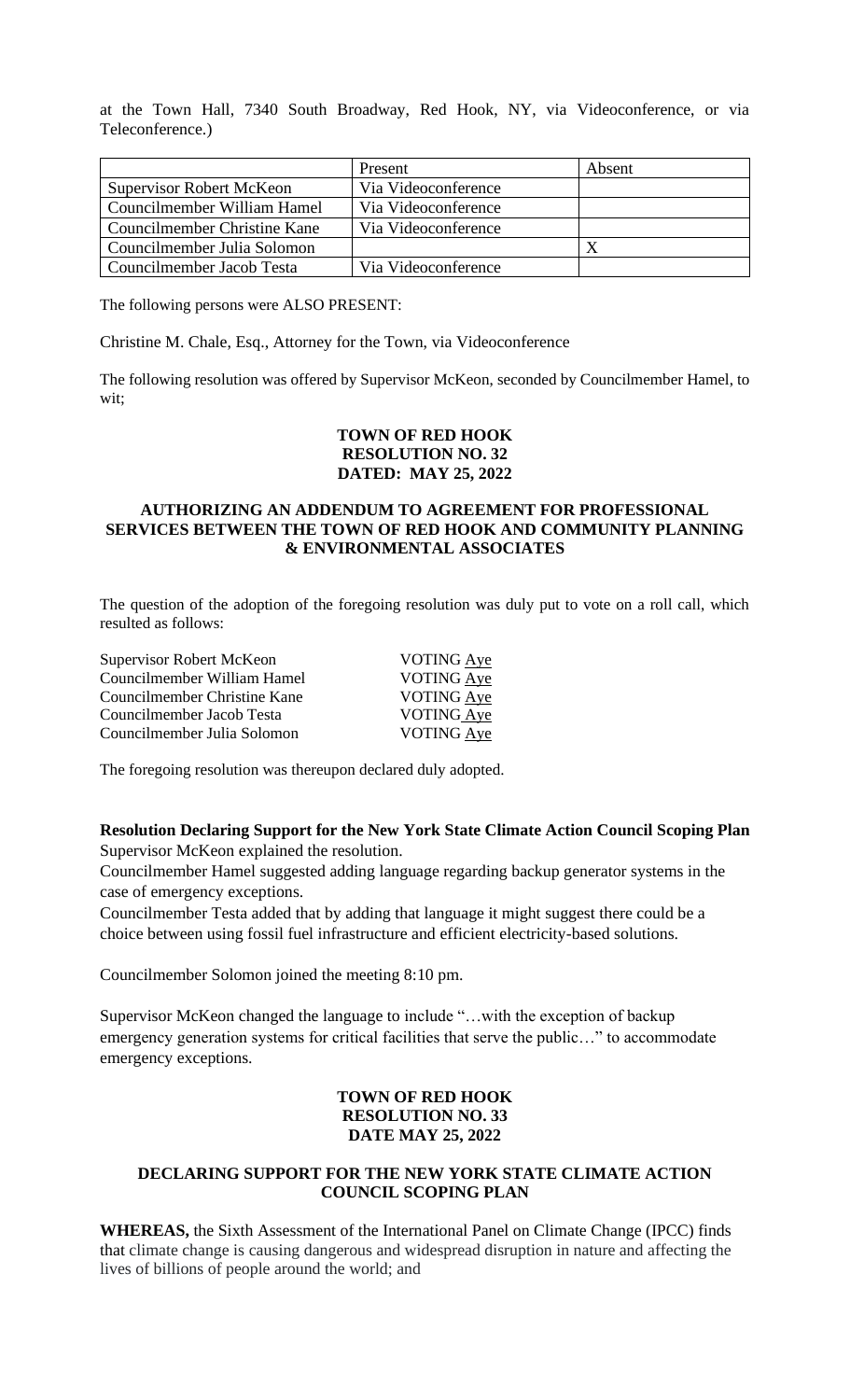**WHEREAS,** the IPCC Assessment concludes that rapid, deep and sustained reductions in global greenhouse gas emissions (GHG) are necessary, including accelerated action in this critical decade, to limit global warming to within 1.5°C and 2°C in this century; and

**WHEREAS,** New York State recognizes the urgent need to reduce and eliminate GHG emissions in the atmosphere, passing the 2019 Climate Leadership and Community Protection Act ("Climate Act") committing the State to:

- reduce GHG emissions by 40 percent by 2030 below 1990 levels, and achieve net-zero emissions by 2050;
- meet 70 percent of electricity needs from renewable resources by 2030, and 100 percent of electricity needs from zero-emissions resources by 2040;
- ensure a just and equitable transition that leaves no one behind, and dedicate up to 40 percent of the benefits of clean energy investments to Disadvantaged Communities; and

**WHEREAS,** the New York State Climate Action Council has approved for public comment a Draft Scoping Plan to meet New York's climate and equity goals; and

**WHEREAS,** the Scoping Plan calls for shifting to energy-efficient electrification in buildings and transportation as the primary solution to replace fossil-fuel combustion in these sectors, which together account for 60 percent of the state's carbon emissions; and

**WHEREAS,** the Scoping Plan calls for a phase-down of emissions from fossil fuel-fired electricity generation, while ensuring support and protections for impacted workers as they transition to clean energy jobs;

**WHEREAS,** the 2021 Jobs Study by the Just Transition Working Group for the NYS Climate Action Council estimates that meeting New York's climate goals will result in a net gain of 189,000 jobs across the state by 2030, alone, with a ratio of jobs gained to jobs displaced of 10 to 1; and

**WHEREAS,** the Scoping Plan includes measures that would expand the development of renewable resources and battery storage, encourage "agrivoltaics," or the co-location of agricultural activities with solar and wind, and provide resources to communities to assist with renewable siting and land-use planning;

**WHEREAS,** the Scoping Plan recognizes the critical role that rural landscapes play, both natural and working lands, in sequestering carbon emissions and enabling the state to achieve net-zero emissions, and the importance of agricultural land preservation, open space protection, support for farmers to improve soil health, and policies that expand afforestation and reforestation and incentivize and assist private landowners in implementing sustainable forest management practices;

**WHEREAS,** the Integration Analysis for the Scoping Plan finds that meeting emissions reduction goals of the Climate Act is technically feasible and will have the additional and significant benefit of improving public health by eliminating co-pollutants from fossil fuel combustion, resulting in an estimated \$50 to \$120 billion in health-related savings by 2050; and

**WHEREAS,** according to NYSERDA, over half of what New Yorkers currently spend on energy leaves New York, mostly for fossil fuels; and

**WHEREAS,** our communities would be better served by keeping energy spending primarily within the local economy; now, therefore be it

**RESOLVED,** the Town of Red Hook affirms the critical importance of meeting the emissions and equity goals of the Climate Act, which will help mitigate dangerous warming while delivering the additional benefits of improving public health, economic opportunities, agricultural land open space protection, and quality of life for the people of Town of Red Hook; and, be it further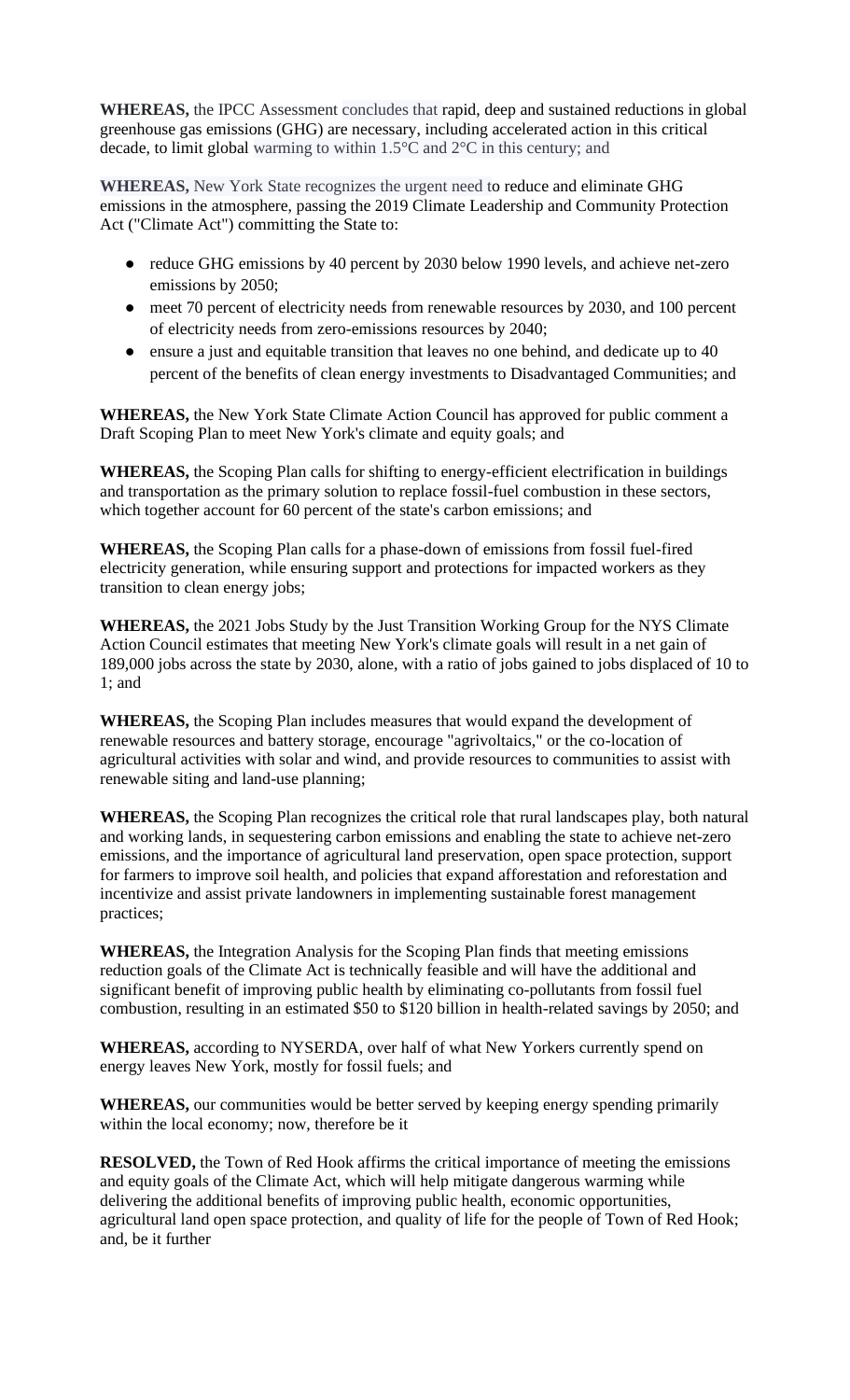**RESOLVED,** Town of Red Hook declares its support for prohibiting an expansion of fossil fuel infrastructure, which contradicts the goals of the Climate Act, with the exception of emergency back-up generation systems for critical public facilities, and for transitioning to efficient electricity-based solutions for buildings and transportation; and be it further

**RESOLVED,** Town of Red Hook supports a planning process for a managed transition of the utility gas system that maintains affordable, safe, and reliable utility service and protects lowand moderate-income households from an undue burden in the transition; and be it further

**RESOLVED,** Town of Red Hook supports the recommendations of the Scoping Plan for advanced building codes that will improve the energy efficiency of new buildings, creating healthier living and work environments while reducing monthly energy costs; and be it further

**RESOLVED,** Town of Red Hook supports the recommendations of the Scoping Plan to phase in code requirements prohibiting on-site combustion of fossil fuels in new buildings over a 2024- 2027 period; and, be it further

**RESOLVED**, Town of Red Hook calls on the Climate Action Council to include in the Scoping Plan the necessary policies and support to help owners of existing buildings improve energy efficiency and transition to zero-emissions equipment, ensuring cost parity with fossil systems, with incentives and financing assistance as necessary; and, be it further

**RESOLVED,** Town of Red Hook supports Scoping Plan recommendations that make electric vehicles more affordable relative to gas-powered vehicles, and expand fast-charging infrastructure; and, be it further

**RESOLVED,** Town of Red Hook urges the Climate Action Council to include in the Scoping Plan recommendations to expand assistance for all-electric upstate municipal transit systems; and, be it further

**RESOLVED,** Town of Red Hook further urges the New York State Department of Environmental Conservation and NYSERDA to immediately launch a sustained statewide public education and information campaign on the benefits of a clean energy economy and climatefriendly choices by consumers of heating and cooling systems, transportation, and products and appliances; and, be it further

**RESOLVED,** Town of Red Hook shall forward copies of this resolution to the Commissioner of the NYS Department of Environmental Conservation, President of NYSERDA, Chair of the NYS Public Service Commission, the NYS Climate Action Council, and Members of the State Senate and Assembly representing Town of Red Hook.

# EXTRACT OF MINUTES

A regular meeting of the Town Board of the Town of Red Hook, Dutchess County, New York was convened in public session on May 25, 2022 at 7:30 p.m., local time via videoconference and/or teleconference pursuant to NYS Laws Ch. 56 of 2022 and Executive Order 11, as amended. A live transmission was available to the public as described in the notice of meeting attached hereto. The meeting was recorded and a full transcript is required to be prepared to the extent required by such law.

The meeting was called to order by Supervisor Robert McKeon, and, upon roll being called, the following members were: (Note: Where members are marked Present, specify whether In Person at the Town Hall, 7340 South Broadway, Red Hook, NY, via Videoconference, or via Teleconference.)

|                                 | Present             | Absent |
|---------------------------------|---------------------|--------|
| <b>Supervisor Robert McKeon</b> | Via Videoconference |        |
| Councilmember William Hamel     | Via Videoconference |        |
| Councilmember Christine Kane    | Via Videoconference |        |
| Councilmember Julia Solomon     | Via Videoconference |        |
| Councilmember Jacob Testa       | Via Videoconference |        |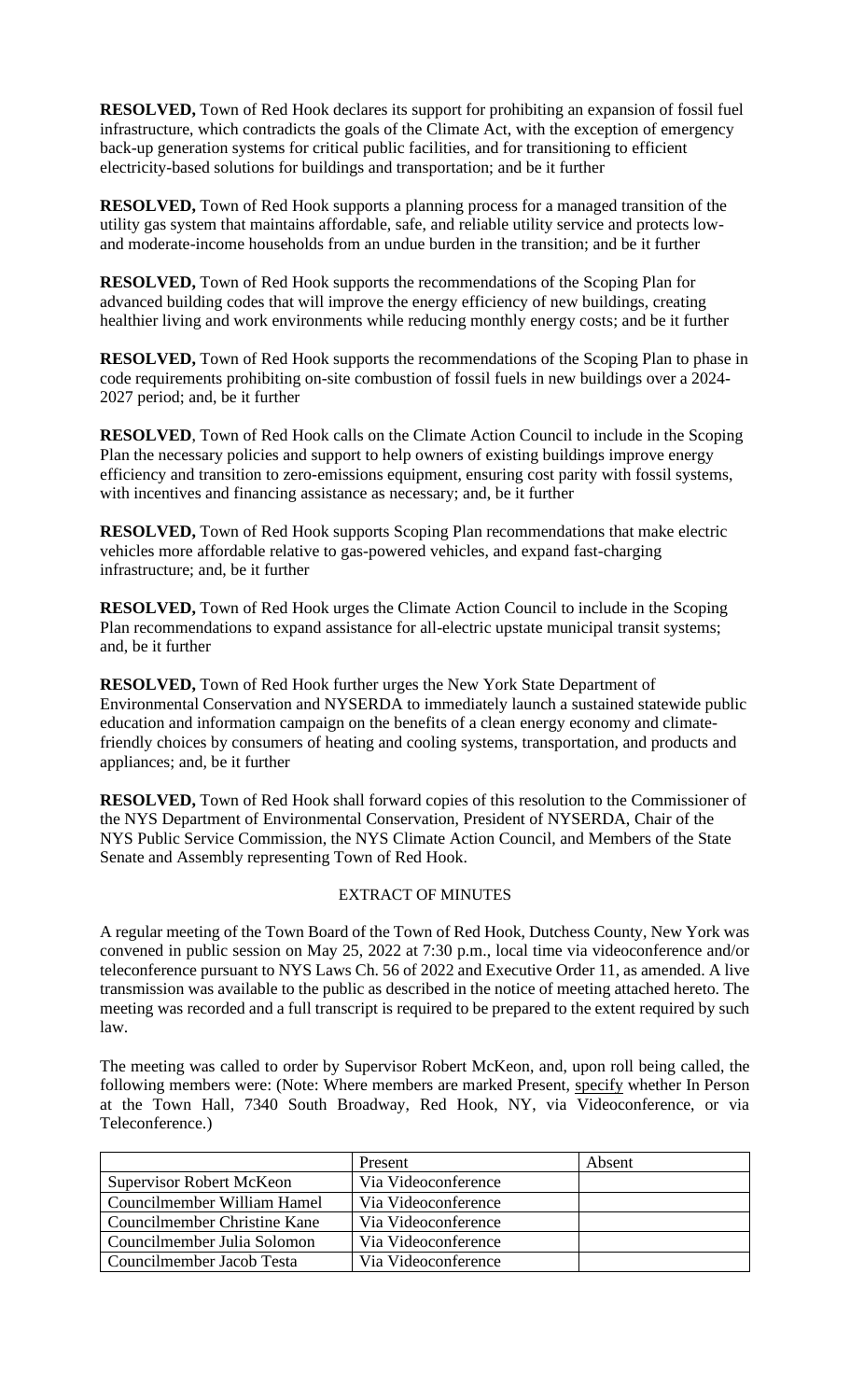The following persons were ALSO PRESENT:

The following resolution was offered by Supervisor McKeon, seconded by Councilmember Hamel, to wit;

#### **TOWN OF RED HOOK RESOLUTION NO. 33 DATE MAY 25, 2022**

#### **DECLARING SUPPORT FOR THE NEW YORK STATE CLIMATE ACTION COUNCIL SCOPING PLAN**

The question of the adoption of the foregoing resolution was duly put to vote on a roll call, which resulted as follows:

| Supervisor Robert McKeon     | VOTING Aye        |
|------------------------------|-------------------|
| Councilmember William Hamel  | VOTING Aye        |
| Councilmember Christine Kane | VOTING Aye        |
| Councilmember Jacob Testa    | VOTING Aye        |
| Councilmember Julia Solomon  | <b>VOTING Aye</b> |

The foregoing resolution was thereupon declared duly adopted.

# **Resolution Urging New York State Assembly and Senate to Pass the Seven Bills included in the Crash Victims Rights and Safety Act.**

Supervisor McKeon explained the resolution

#### **TOWN OF RED HOOK RESOLUTION NO. 34 DATE MAY 25, 2022**

#### **A RESOLUTION URGING NEW YORK STATE ASSEMBLY AND SENATE TO PASS THE SEVEN BILLS INCLUDED IN THE CRASH VICTIMS RIGHTS AND SAFETY ACT**

**WHEREAS**, the Town of Red Hook is working towards Complete Streets design; and

**WHEREAS***,* the U.S. Department of Transportation defines Complete Streets as streets designed and operated to enable safe use and support mobility for all users. Those include people of all ages and abilities; drivers, pedestrians, bicyclists, or public transportation riders; and

**WHEREAS**, the Red Hook Town Board desires to do everything in its power to advocate for the protection of all users of our streets; and

**WHEREAS**, New York State is considering the Crash Victims Rights and Safety Act; a package of seven bills that will redesign streets for safety, address rampant speeding, educate drivers on bike and pedestrian safety, and provide support to those personally affected by crashes; and

**WHEREAS**, members of the Red Hook Town Board regularly receive calls and requests for assistance on speeding and road safety issues throughout all parts of the Town; and

**WHEREAS**, the Red Hook Town Board has previously discussed the possibility of lowering speed limits, which is not currently allowed by municipality unless permission is garnered by New York State; and

**WHEREAS,** the *Statewide Speed Limit (S02021 / A01007)* bill would allow lower speed limits to be set by municipalities across New York State; and

**WHEREAS**, the Town of Red Hook is developing a policy and several projects throughout the community to increase non-motorized us of trails, sidewalks, and other recreational facilities; and

**WHEREAS**, the *Complete Streets (S3897 / A6454A)* bill will increase state funding where the mu8nicipality agrees to fund a complete street design feature; and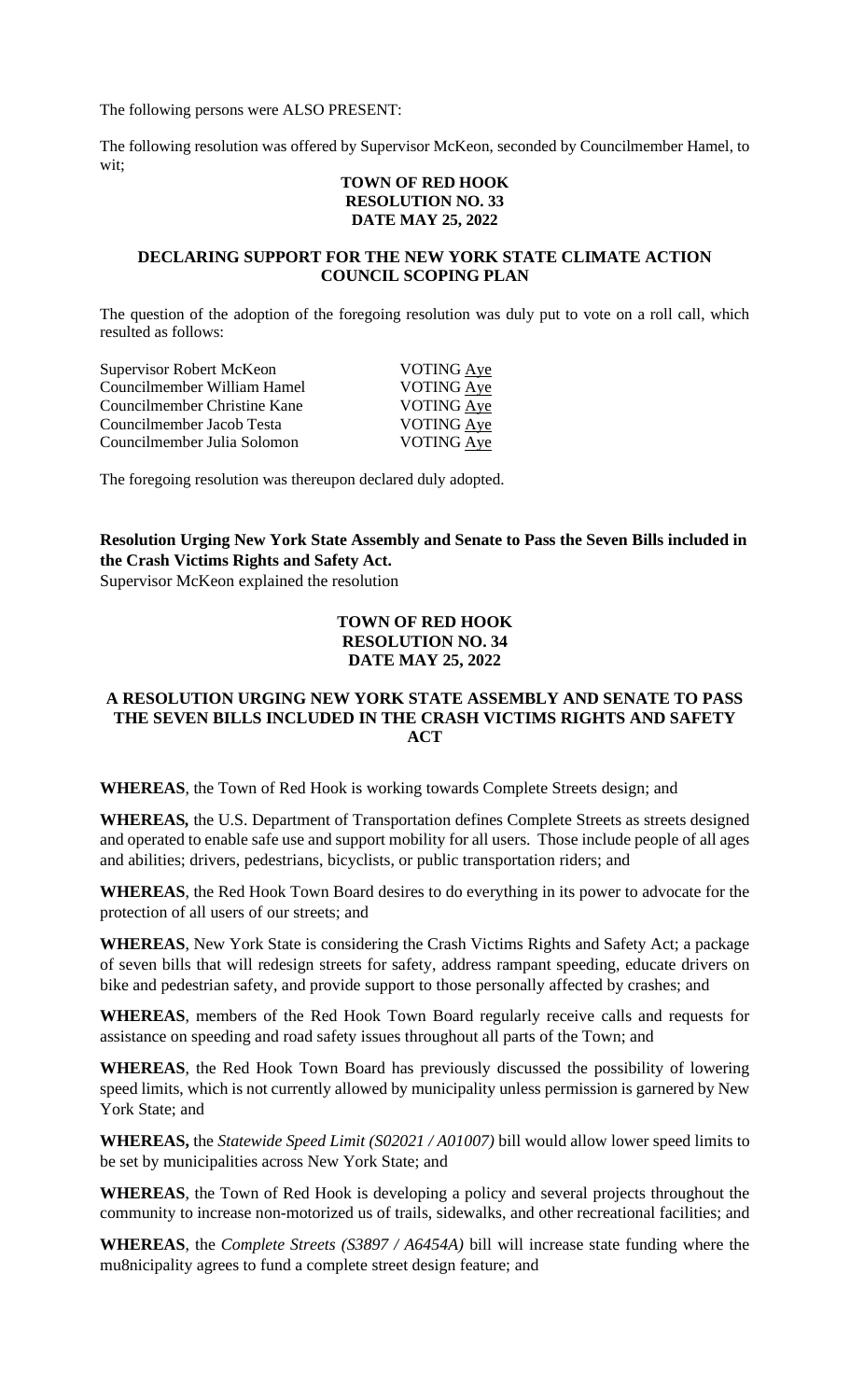**WHEREAS**, the *Complete Streets Maintenance (S5130 / A7782)* bill includes complete street design features in resurfacing, maintenance, and pavement recycling projects; and

**WHEREAS**, the Town of Red Hook continues to encourage bicyclists by creating bike lanes throughout the Town; and

**WHEREAS**, the Town of Red Hook understands the need for safety while including different types of travelers on our shared roads, including car drivers and bicyclists; and

**WHEREAS**, the *Right to safe Passage (S4529 / A547)* bill will require drivers pass bicyclists at a safe distance of at least 3 feet; and

**WHEREAS**, the Town Board of Red Hook has deliberated on traffic safety education and concurred that the need for more education is present; and

**WHEREAS**, the *DMV Pre-Licensing (S1078A / A5084)* bill will require the Department of Motor Vehicles to educate New York State drivers about safety interacting with vulnerable road users; and

**WHEREAS,** the Town Board recognizes the alarming number of crash fatalities throughout New York State and wishes to stand with crash victims and their loved ones; and

**WHEREAS**, the *Crash Victim Bill of Rights (Hoylman / Glick)* bill will impower crash victims and their loved ones in legal proceedings.

**NOW THEREFORE BE IT RESOLVED**, the Town Board of the Town of Red Hook urges New York State to pass the Crash Victims Rights and Safety Act with the passage of all seven bills;

**BE IT FURTHER RESOLVED, that this document, upon final approval, will be sent to our State** and Federal elected officials: Assemblyman Kevin Cahill, State Senator Sue Serino, Governor Kathy Hochul, US Senators Kirstin Gillibrand and Charles Schumer, and Lieutenant Governor Antonio Delgado.

This resolution shall take effect immediately

#### EXTRACT OF MINUTES

A regular meeting of the Town Board of the Town of Red Hook, Dutchess County, New York was convened in public session on May 25, 2022 at 7:30 p.m., local time via videoconference and/or teleconference pursuant to NYS Laws Ch. 56 of 2022 and Executive Order 11, as amended. A live transmission was available to the public as described in the notice of meeting attached hereto. The meeting was recorded and a full transcript is required to be prepared to the extent required by such law.

The meeting was called to order by Supervisor Robert McKeon, and, upon roll being called, the following members were: (Note: Where members are marked Present, specify whether In Person at the Town Hall, 7340 South Broadway, Red Hook, NY, via Videoconference, or via Teleconference.)

|                                 | Present             | Absent |
|---------------------------------|---------------------|--------|
| <b>Supervisor Robert McKeon</b> | Via Videoconference |        |
| Councilmember William Hamel     | Via Videoconference |        |
| Councilmember Christine Kane    | Via Videoconference |        |
| Councilmember Julia Solomon     | Via Videoconference |        |
| Councilmember Jacob Testa       | Via Videoconference |        |

The following persons were ALSO PRESENT:

Christine M. Chale, Esq., Attorney for the Town, via Videoconference

The following resolution was offered by Supervisor McKeon, seconded by Councilmember Hamel, to wit;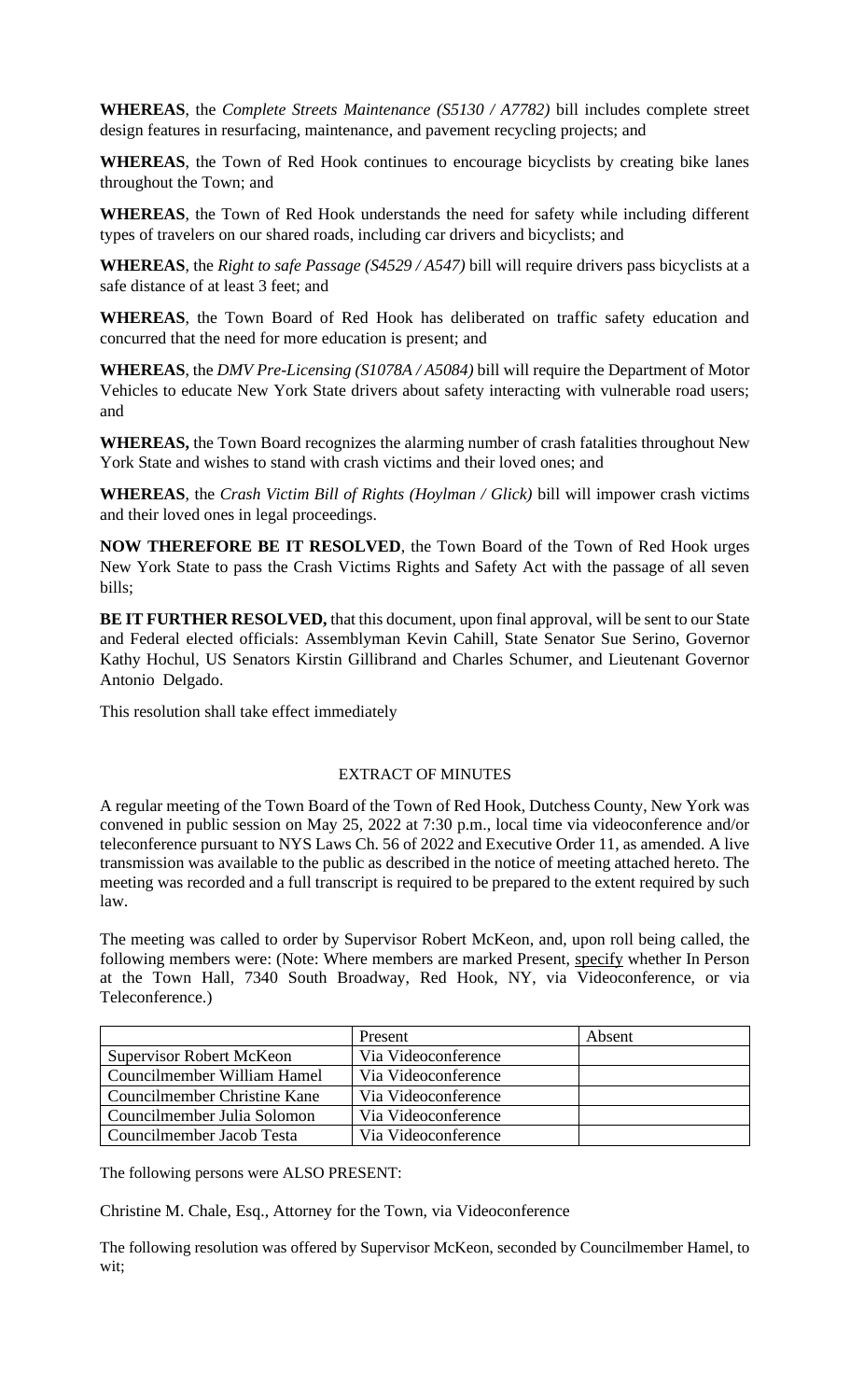#### **TOWN OF RED HOOK RESOLUTION NO. 34 DATE MAY 25, 2022**

# **A RESOLUTION URGING NEW YORK STATE ASSEMBLY AND SENATE TO PASS THE SEVEN BILLS INCLUDED IN THE CRASH VICTIMS RIGHTS AND SAFETY ACT**

The question of the adoption of the foregoing resolution was duly put to vote on a roll call, which resulted as follows:

| Supervisor Robert McKeon     | <b>VOTING Aye</b> |
|------------------------------|-------------------|
| Councilmember William Hamel  | VOTING Aye        |
| Councilmember Christine Kane | <b>VOTING Aye</b> |
| Councilmember Jacob Testa    | VOTING Aye        |
| Councilmember Julia Solomon  | VOTING Aye        |

The foregoing resolution was thereupon declared duly adopted.

#### **REORGANIZATION**

Supervisor McKeon began the discussion of the prospective ZBA candidate John Bonavita-Goldman MD FACR.

#### **Zoning Board of Appeals**

| 5 Members                 | 5-year appointment |
|---------------------------|--------------------|
| <i>Alternates</i>         | 2-year appointment |
| Chair – Kate Karakassis   | 2022               |
| <b>Vacant</b>             | 2024               |
| Chris Klose               | 2022               |
| <b>Christopher Carney</b> | 2023               |
| John Bonavita-Goldman     | 2025               |
| Kate Karakassis           | 2026               |
| <b>Vacant-Alt</b>         | 2009               |
| <b>Vacant-Alt</b>         | 2018               |
| Secretary PT – Anne Rubin |                    |
| Liaison: William Hamel    |                    |

On a motion by Councilmember Kane seconded by Councilmember Hamel to appoint John Bonavita-Goldman as a member of the ZBA for a term ending in 2025

Adopted Ayes 5 McKeon, Hamel, Kane, Testa, Solomon Nays 0

#### **Resolution Regarding the Collective Bargaining Agreement.**

Supervisor McKeon explained the resolution.

#### **TOWN OF RED HOOK RESOLUTION NO. 35 DATE MAY 25, 2022**

# **RESOLUTION REGARDING THE UPSEU HIGHWAY UNIT COLLECTIVE BARGAINING AGREEMENT**

**WHEREAS,** negotiations have been ongoing between the Bargaining Team for the Town of Red Hook and the Bargaining Team for the United Public Service Employees Union (Highway Unit) for an initial Collective Bargaining Agreement between the parties; and

**WHEREAS,** those negotiations have resulted in a tentative agreement contained in a Collective Bargaining Agreement dated May 25, 2022, which has been ratified by the membership of the United Public Service Employees Union (Highway Unit); and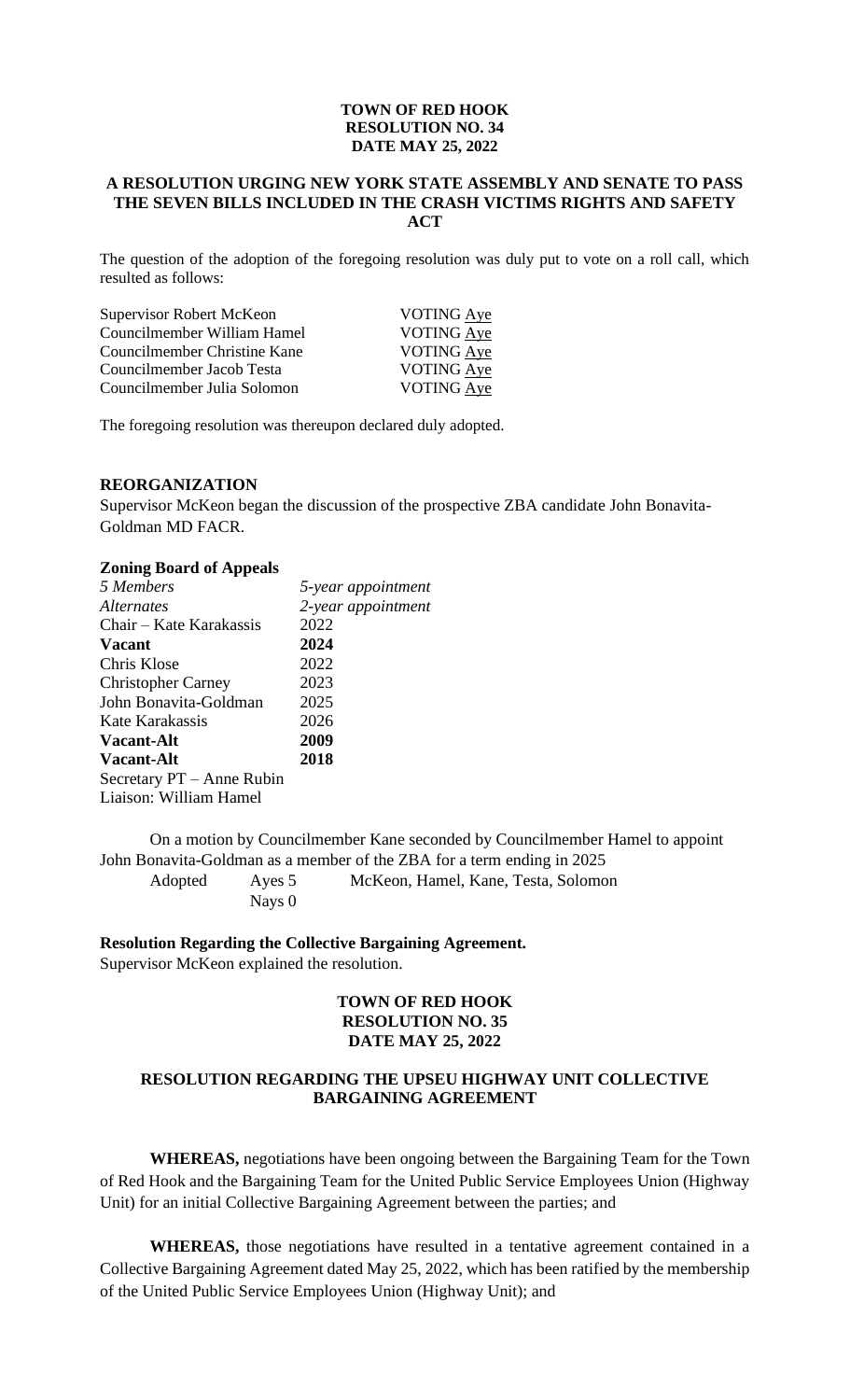**WHEREAS,** the Board of Trustees of the Town of Red Hook has reviewed the terms of the Collective Bargaining Agreement and finds that a settlement consistent with the terms contained therein is in the best interest of the Town;

**NOW, THEREFORE, BE IT RESOLVED,** that the Board of Trustees of the Town of Red Hook hereby approves and ratifies the terms of the aforesaid Collective Bargaining Agreement.

#### EXTRACT OF MINUTES

A regular meeting of the Town Board of the Town of Red Hook, Dutchess County, New York was convened in public session on May 25, 2022 at 7:30 p.m., local time via videoconference and/or teleconference pursuant to NYS Laws Ch. 56 of 2022 and Executive Order 11, as amended. A live transmission was available to the public as described in the notice of meeting attached hereto. The meeting was recorded and a full transcript is required to be prepared to the extent required by such law.

The meeting was called to order by Supervisor Robert McKeon, and, upon roll being called, the following members were: (Note: Where members are marked Present, specify whether In Person at the Town Hall, 7340 South Broadway, Red Hook, NY, via Videoconference, or via Teleconference.)

|                                     | Present             | Absent |
|-------------------------------------|---------------------|--------|
| <b>Supervisor Robert McKeon</b>     | Via Videoconference |        |
| Councilmember William Hamel         | Via Videoconference |        |
| <b>Councilmember Christine Kane</b> | Via Videoconference |        |
| Councilmember Julia Solomon         | Via Videoconference |        |
| Councilmember Jacob Testa           | Via Videoconference |        |

The following persons were ALSO PRESENT:

Christine M. Chale, Esq., Attorney for the Town, via Videoconference

The following resolution was offered by Robert McKeon, seconded by William Hamel, to wit;

#### **TOWN OF RED HOOK RESOLUTION NO. 35 DATE MAY 25, 2022**

# **RESOLUTION REGARDING THE UPSEU HIGHWAY UNIT COLLECTIVE BARGAINING AGREEMENT**

The question of the adoption of the foregoing resolution was duly put to vote on a roll call, which resulted as follows:

| Supervisor Robert McKeon     | VOTING Aye        |
|------------------------------|-------------------|
| Councilmember William Hamel  | VOTING Aye        |
| Councilmember Christine Kane | <b>VOTING Aye</b> |
| Councilmember Jacob Testa    | VOTING Aye        |
| Councilmember Julia Solomon  | <b>VOTING Aye</b> |
|                              |                   |

The foregoing resolution was thereupon declared duly adopted.

# **BOARD & COMMITTEE REPORTS**

WATER BOARD- They are currently working on the contract to fix well pump #2. There were no issues with water this month.

ANIMAL CONTROL- There were three dangerous dogs reported, one nuisance dog and one wildlife reported.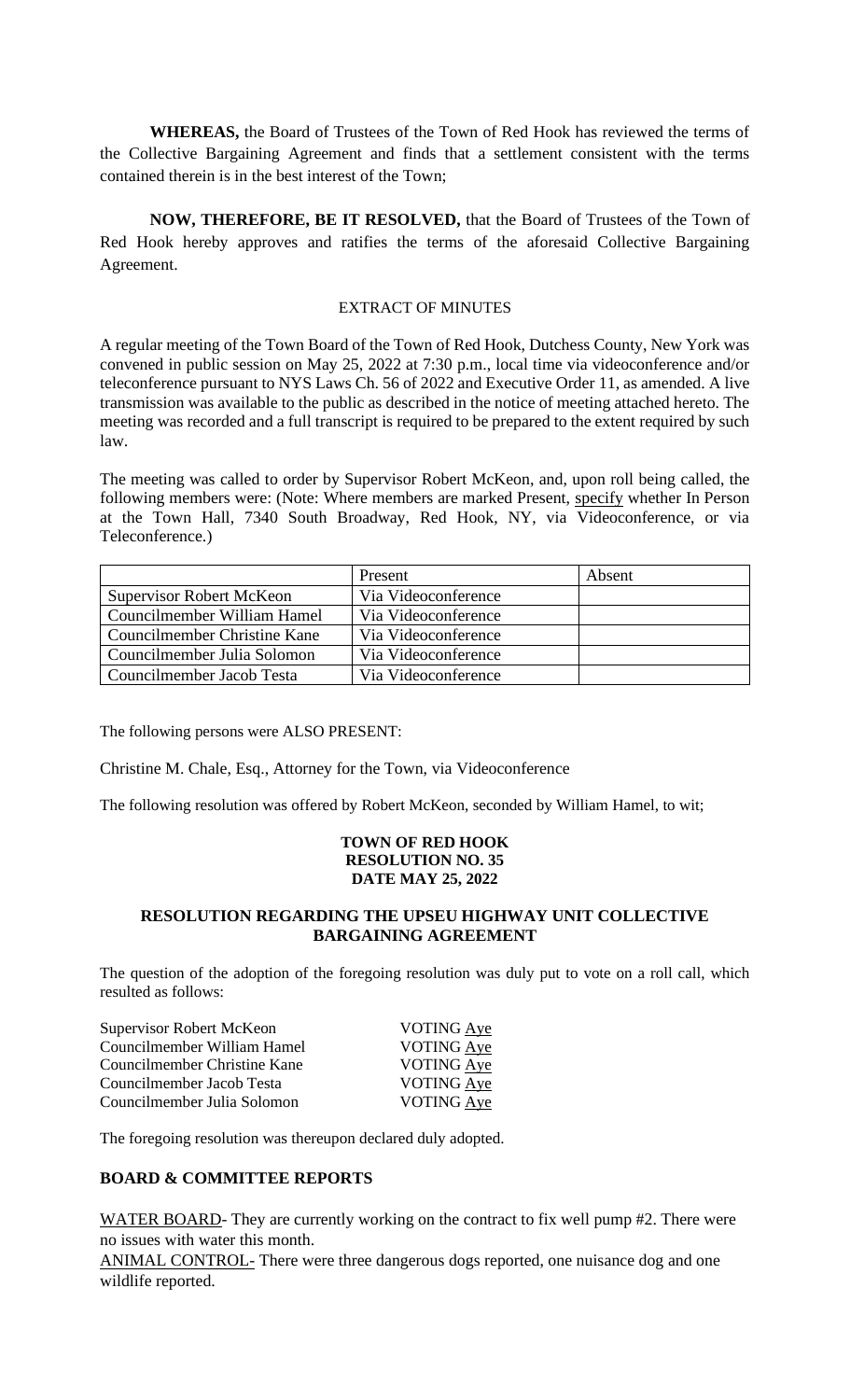ASSESSOR'S OFFICE- The Tentative Roll has been completed and Grievance Day was held May 24, 2022.

BUILDING & ZONING- There were 36 Permits, 87 Inspections, 19 CO's/CC's and 3 Complaints. The total revenue reported was \$10,512.00.

HIGHWAY DEPARTMENT- Ken Fowler, an MEO, has tendered his resignation. A temporary laborer has been hired for the summer, and employees are needed in the highway department. Superintendent Theresa Burke will advertise for replacements and has requested information regarding future hirings. She advised comparing the Towns Contracts with neighboring towns for information regarding future hirings.

> Town of **Red Hook**



# **Highway Department**

28 Glen Pond Drive, Red Hook NY 12571 845-758-4615

May 24th, 2022

Supervisor Robert McKeon Councilperson Julia Solomon Councilperson Christine Kane **Councilperson Bill Hamel** Councilperson Jacob Testa

Re: Resignation of Highway Department Employee, Ken Fowler

Dear Supervisor McKeon and Town Board Members,

Ken Fowler, an MEO who has worked for the Town of Red Hook for over 25 years, has tendered his resignation and will be leaving our staff in two weeks, on June 3<sup>rd</sup>, 2022. He has been an exemplary employee during his time with us in the Highway Department and I wish him well. He has offered to continue during his retirement on a part time basis as a summer mower.

On June 4<sup>th</sup>, The Highway Department working crew will be 4 full-time active people. We have one person on extended medical leave and we do not know when they will be back. We have just hired a temporary laborer who will be undergoing training with our department. This person will be available until August 10, 2022.

The Department will be operating at 50% capacity, compared to our pre-covid staffing levels of 8 full-time employees. The remaining 4 crew members each have at least 4 weeks of vacation, which must be used before November, the start of our snow season. Between now and then we may only have 2 or 3 crew available day to day, barring any illness or family emergencies.

I will be advertising for a replacement for Ken Fowler and I will need to know what the starting wage for an MEO position will be. I have also been asking if the Town intends to add a 7<sup>th</sup> position to our full-time crew. If you are adding a 7<sup>th</sup> position, I will advertise for two openings. That answer is still being withheld.

The CBA will be critical to hiring in order to fully disclose the terms of future employment for the Town. A good agreement will encourage quality applicants. Currently, our neighboring Towns are experiencing labor shortages and lack of applicants. I would advise you to compare the Town's contract with others nearby, such as the Village of Red Hook and the Town of Rhinebeck. Pine Plains has had to increase their starting rate for MEO's to at least \$22.00 per hour and Milan starts at \$19.59 for a 6-month probation period and then increases to \$24.88.

I have asked for a copy of the draft CBA when it is distributed to the Town Board. I expect to review the document that will dictate the way I run my department and the chance to point out any discrepancies or issues that may be obvious to me, as the Highway Superintendent. To date, I have not been consulted.

I am always willing to speak to the Board as a group and any Board Member can reach out to me by email or phone. I copy the board on my questions and concerns in order to have transparency in my dealings with my fellow Elected Officials. With the past pandemic disruption, communication has been severely restricted and I am hoping that will change - if and when we are allowed to meet in person, or at truly open Town Board meetings with real-time participation.

Respectfully yours,

Thirs a Burke

Theresa Burke **Highway Superintendent** 

POLICE REPIORT- In the month of March, there were 90 total incidents, 7 arrests and 50 tickets issued. In the month of April, there were 80 total incidents, 3 arrests and 31 tickets issued.